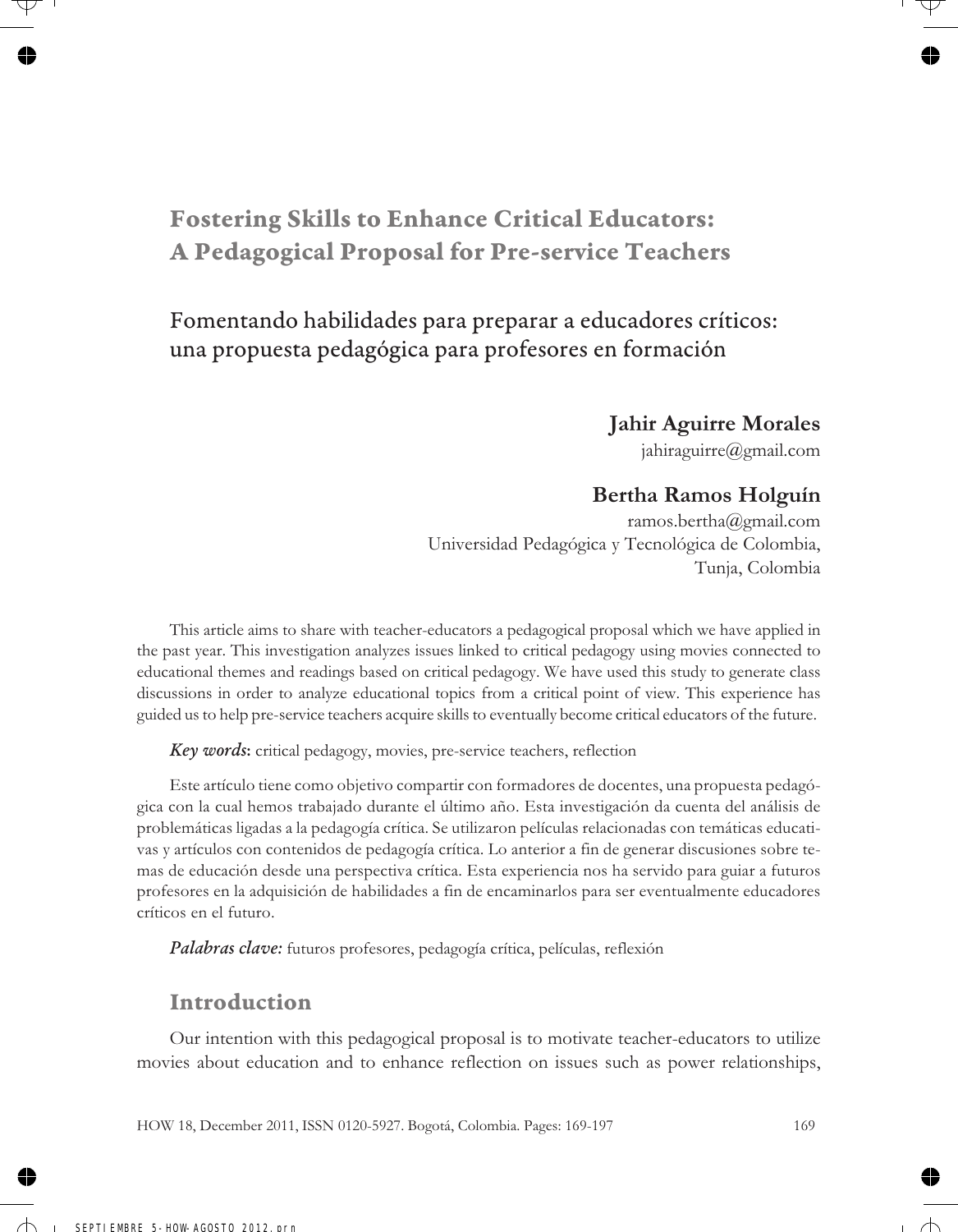stereotypes, gender, individuality, resistance, etc. As teacher-educators we consider that we need to be proactive while watching a movie and then reactive after watching it.

The importance of this pedagogical proposal for professors in English teaching programs lies in the fact that we need to foster in pre-service English teachers the idea that teaching English is not only related to the structural aspects of the English language, but that it also accounts for the social dimension English language teaching implies.

This pedagogical proposal is also important for our context, the School of Languages at Universidad Pedagógica y Tecnológica de Colombia in Tunja, due to the fact that the pre-service teachers enrolled in this institution will mainly work in public or private schools either in cities or in rural areas. For this reason, pre-service teachers need to understand the social dimension of the context they will face. These pre-service teachers may find a mixture of students in their classrooms coming from different backgrounds, socioeconomic statuses, ethnicities and religious beliefs. Discussing educational topics portrayed in movies and readings will help pre-service teachers become acquainted with and reflect upon real challenges that schools face.

Although movies about educational elements tend to stereotype certain behaviors, such as the roles of teachers, students, administrators, and parents, films related to the school environment are not far from the reality of society. These movies are full of samples of what occurs on a daily basis in school settings, and they represent educational culture. Dalton (2004) mentions that popular culture is an important and often overlooked source of social knowledge. That knowledge is created by constructs played out in the mass media. For this reason, we selected an assortment of movies that not only allows the audience to perceive how popular culture inside schools is represented in movie plots, but that these movies also encourage the audience to question the way some issues are dealt with in educational settings.

This pedagogical proposal was based on six different films: *The Chorus, Not One Less, School of Rock, Radio, The Principal,* and *Mr. Holland's Opus.* We analyzed these movies through the lenses of critical theory for classroom practice as established by Kanpol (1999).

Firstly, our intention with this article is to present to the reader the theoretical foundations on which we based our pedagogical proposal: pre-service teachers and the role of reflection, critical theory for classroom practice, and the role of films in the EFL classroom to promote reflection. Secondly, we introduce the pedagogical proposal based on films and readings about critical pedagogy. Thirdly, we account for the results of the proposal. Lastly, we include some pedagogical implications and conclusions about the effects of this proposal.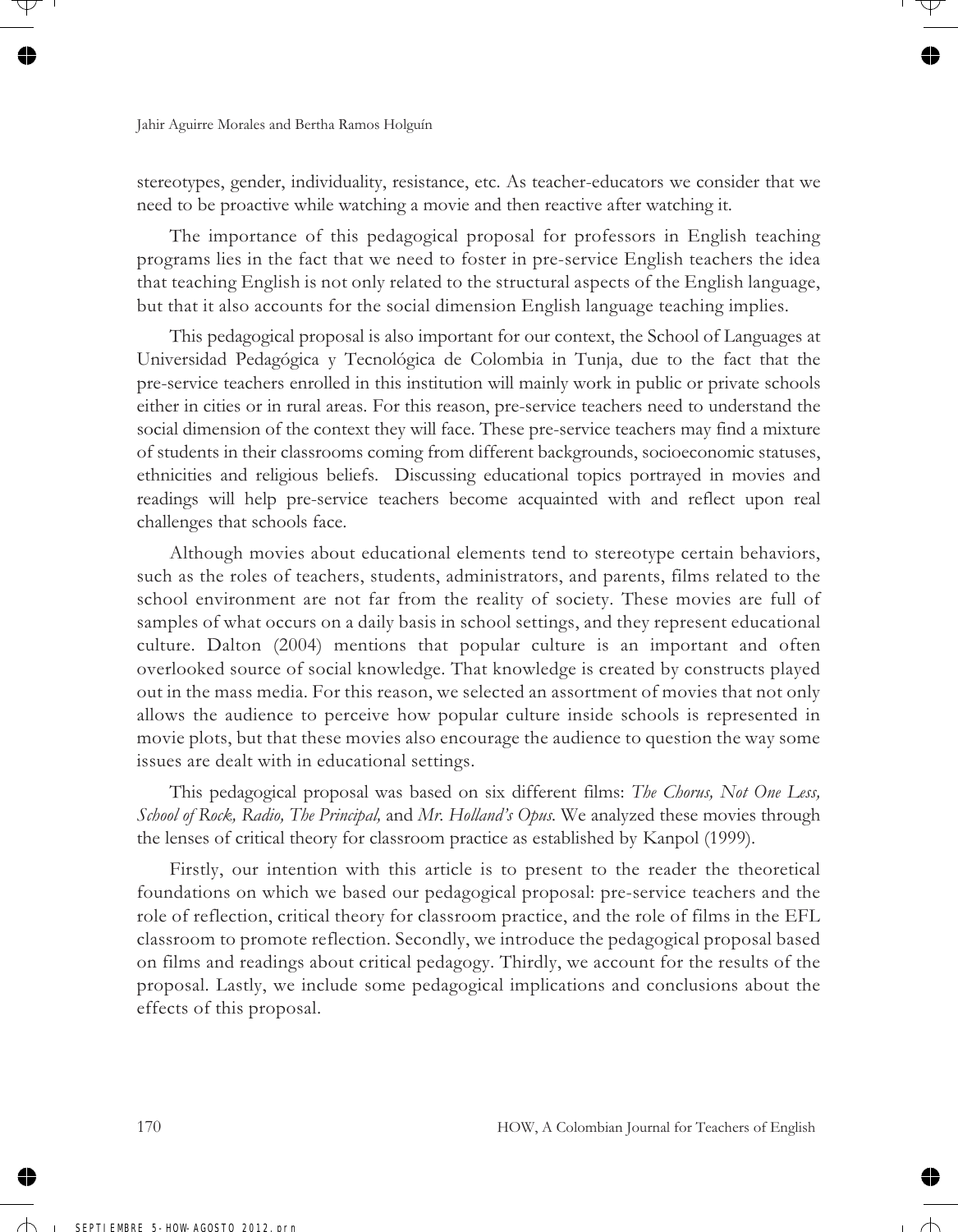### **Literature Review**

To support this pedagogical proposal three main concepts are considered below: pre-service teachers and the role of reflection, critical theory for classroom practice, and films in the EFL classroom and their role in promoting reflection.

### **Pre-service Teachers and the Role of Reflection**

As educators of future teachers, we decided to bring films about education into the classroom to promote discussions about critical aspects in the field of education. "At their best, video presentations will be intrinsically interesting to language learners. The learner will want to watch, even if comprehension is limited. The material should be motivating; the learner should want to see more, to ask questions, to follow up ideas and suggestions" (Lonergan, 1994, p. 5). As part of watching films about education, we truly believe that discussion has to be generated among the audience in order to clarify doubts and perceive different points of view among the pre-service teachers.

Having said this, we argue that students are able to think, reflect and reevaluate their beliefs about diverse aspects of education. LaBosky (1994) stipulates that the main objective in teacher education is to give pre-service teachers the possibility to evaluate their beliefs about teaching, learning and language and to confront these beliefs with theory in order to build a solid knowledge base.

The classes in which we chose to work with the films were fifth, sixth and seventh semester classes in the Foreign Languages and Modern Languages teaching programs. Students in these programs are required to complete a total of ten semesters. The main objective of these courses is to improve oral and written production through the analysis of educational issues.

The films generated much discussion among students, who were left questioning and reasoning about the material they had witnessed. These reactions were confronted with the theories from the assigned readings. Comparing issues and positions perceived in the movies against the theories in the readings helped to mold pre-service teachers' ideas about critical issues. They learned to state their own positions in papers they were asked to write. The films, as well as diverse articles related to critical pedagogy, were used as a starting point to generate class discussions and as "food-for-thought" when writing reflective papers. Akcan (2010) mentions that reflection on one's teaching should be encouraged from the beginning of the "learning to teach" process in order to help teacher candidates become perceptive practitioners. Reflective teaching helps teachers become more confident in their abilities and enables them to make more informed decisions about their teaching practices.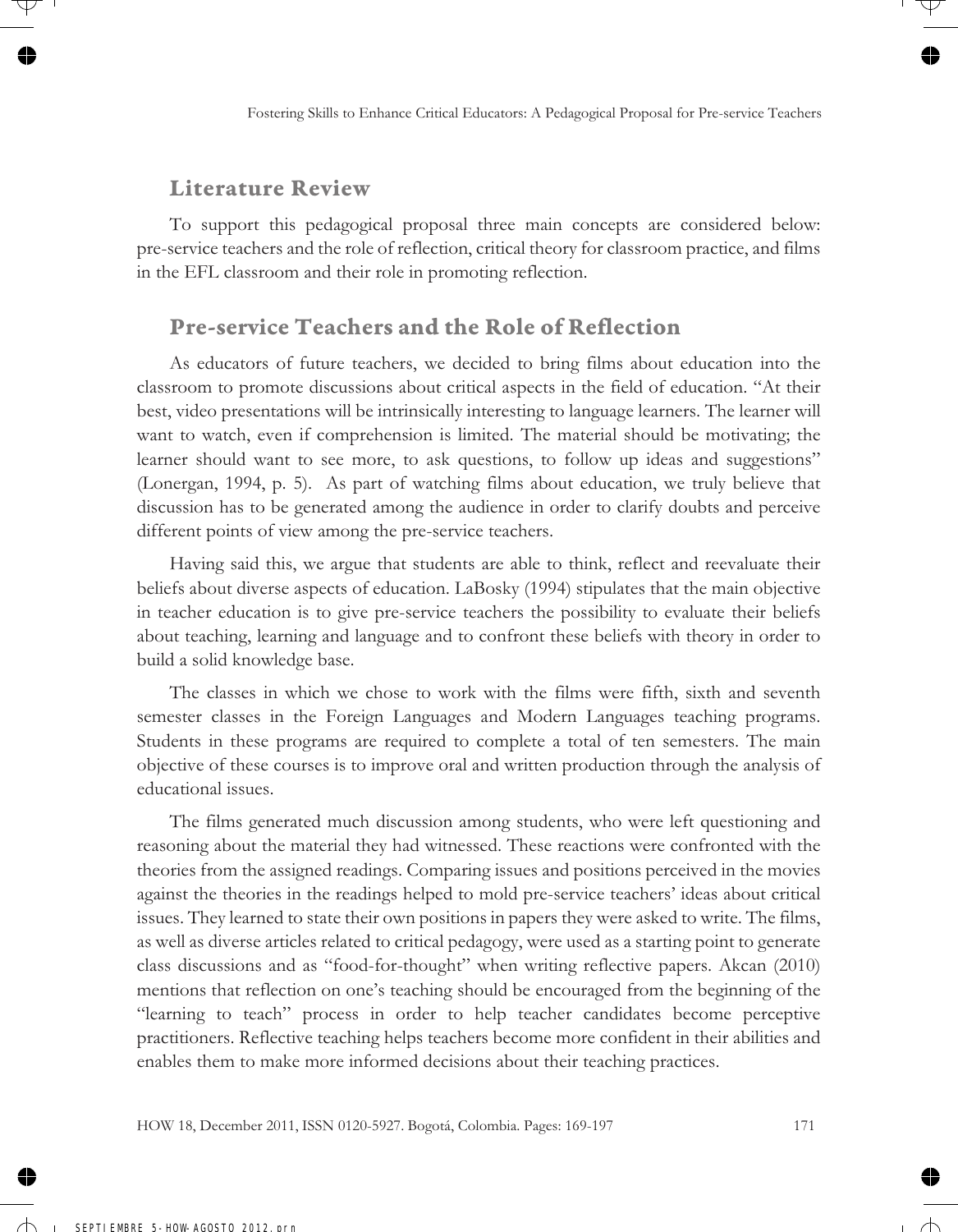According to Dewey (1933, p.50), reflective action involves active, consistent and careful consideration of any practice or belief. He considered the following principles as the starting points of the process of reflection:

- The issue upon which the teacher reflects must occur in the social context where teaching occurs.
- The teacher must be interested in the problem to be resolved.
- The issue must be "owned" by the teacher; that is, derived from his or her own practice.
- Reflection on the issue involves problem solving within the teaching context.
- Ownership of the identified issue and its solution are vested in the teacher.
- The teachers' ideas need to be tested through the practice of teaching.
- Ideas about teaching, once tested through practice, must lead to some course of action.
- Reflective actions may be transformed into new understandings and can redefine teaching practices.
- Tested teaching practices should result in change.
- Reflective actions should lead to new understanding and changes in teaching.
- Reflection is a cyclical or spiraling process in which teachers continually monitor, evaluate, and revise their own practices.

We identified three main stages for reflection to take place in Dewey's proposal. The first stage relates to the analysis and appropriation of a teaching issue in its real context. The second phase involves the action to be taken once the teaching issue is analyzed, and the third concerns the evaluation of the action taken. Through the pedagogical proposal, we explored Dewey's first stage before, during, and after watching the films.

The last two stages were not considered for this pedagogical proposal because they have to be developed in-situ, in other words, when the students become full-time teachers. The students considered for this proposal were not full-time teachers and they had little or no experience as teachers. Meanwhile, the first stage was explored because it could be approached from a theoretical point of view considering educational situations in the movies and readings.

### *Critical Theory for Classroom Practice*

The main objective of the courses in which this proposal was carried out was to emphasize the use of speaking and writing skills in reference to educational topics. Due to the fact that these courses were taken by pre-service English teachers, most of whom will work in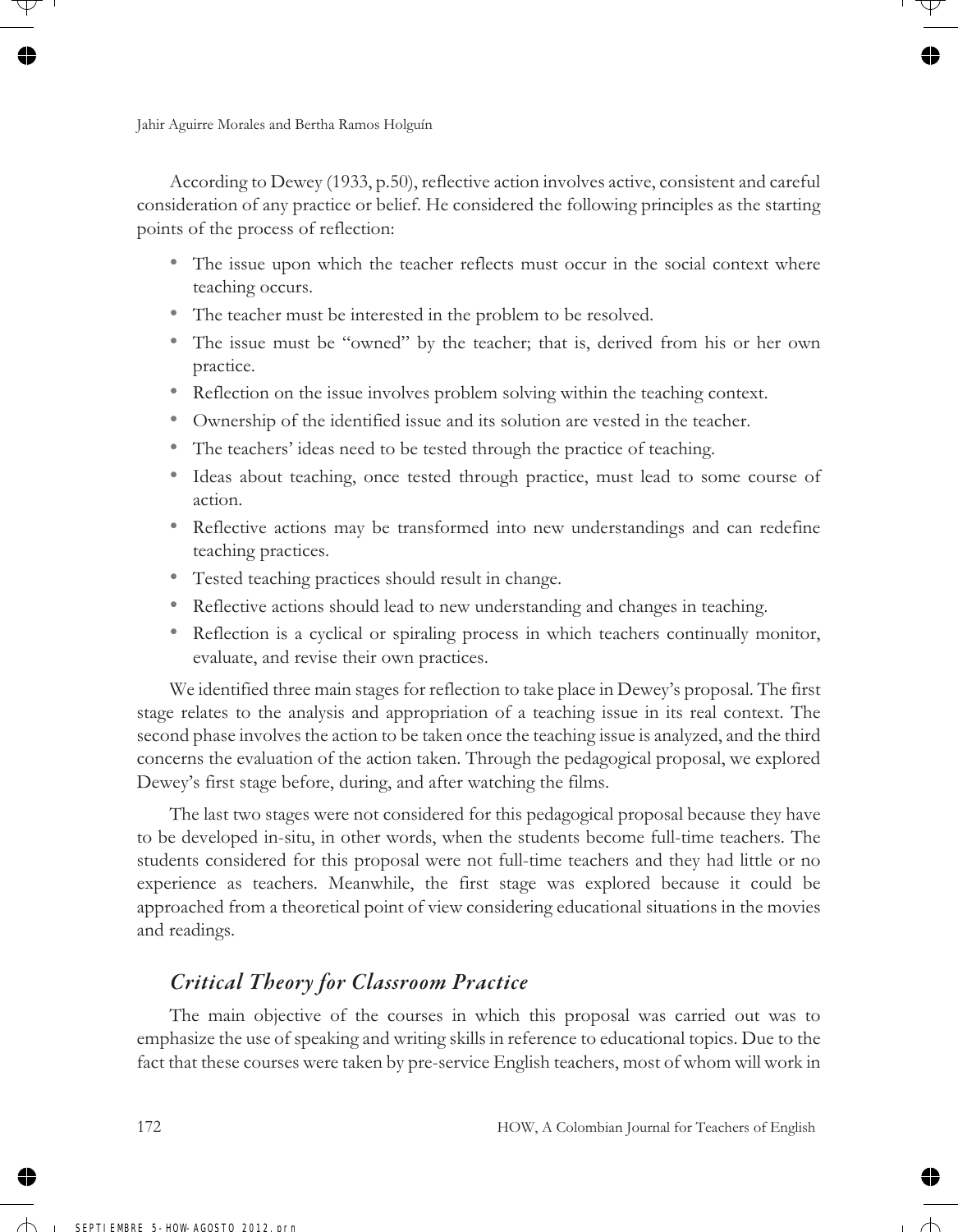diverse contexts, including rural, bilingual, private, public and religious schools, the program content stressed the revision of pre-service teachers' roles as educators and the analysis of different teaching situations they may face. In this sense, Hinchey (2004) mentions that each teacher must undertake a conscious analysis of every teaching situation and design action based on that analysis.

We wanted to foster what Kanpol (1999) calls critical theory for classroom practice. In doing so, we analyzed the following aspects in the movies: resistance, reskilling, similarity with difference, individuality, positive competition, democracy, critical empowerment, and critical literacy.

**Resistance.** "Resistance involves the conscious and unconscious attempt by teachers and students to challenge the dominant/or hegemonic values in our society" (Kanpol, 1999, p. 37). Some individuals in any society are reluctant to follow rules, patterns or any kind of direction indicating how they should behave, think or act. Resistance has to do with the act of questioning why individuals are required to follow certain rules. Hinchey (2004) asserts that a citizen creates resistance by actively questioning authority. An act of resistance could be when a teacher arrives at a new institution and does not follow the pre-established syllabus for a class, but rather he or she designs his or her own syllabus from which to teach.

**Reskilling.** "It happens when teachers are able to intellectualize the role that the states play in hegemonic constructions. It occurs, then, when teachers first become aware and then critical of the multiple forms of deskilling-issues of technical control" (Kanpol, 1999, p. 39). In other words, reskilling has to do with a teacher's intervention in several parts of the curriculum i.e. when a teacher actively participates in the decision-making process of an institution. For example, the selection of an English textbook different from the one that the institution has been using for a long time is reskilling, as opposed to deskilling, in which a teacher is not given the chance to switch the textbook.

**Similarities with differences.** "This approach to multicultural education will seriously consider race, class, and gender relations of minority cultures" (Kanpol, 1999, p. 43). Teachers have to acknowledge students' diverse backgrounds and experiences to create a teaching and learning atmosphere in which differences in culture, race, gender and class are not weaknesses or issues with which to stereotype students but rather strengths that enrich the learning process, nourishing it with different perspectives. Freire (1998) suggests that the experiences of students who come from a low socioeconomic background could be starting points to generate discussions in the classroom in order to improve their own environment. He further asserts that educators should not neglect those experiences. In the same way, McLaren (2003) argues that there is a need for teachers to validate students' previous knowledge, experiences, culture, problems and, in general, students' backgrounds.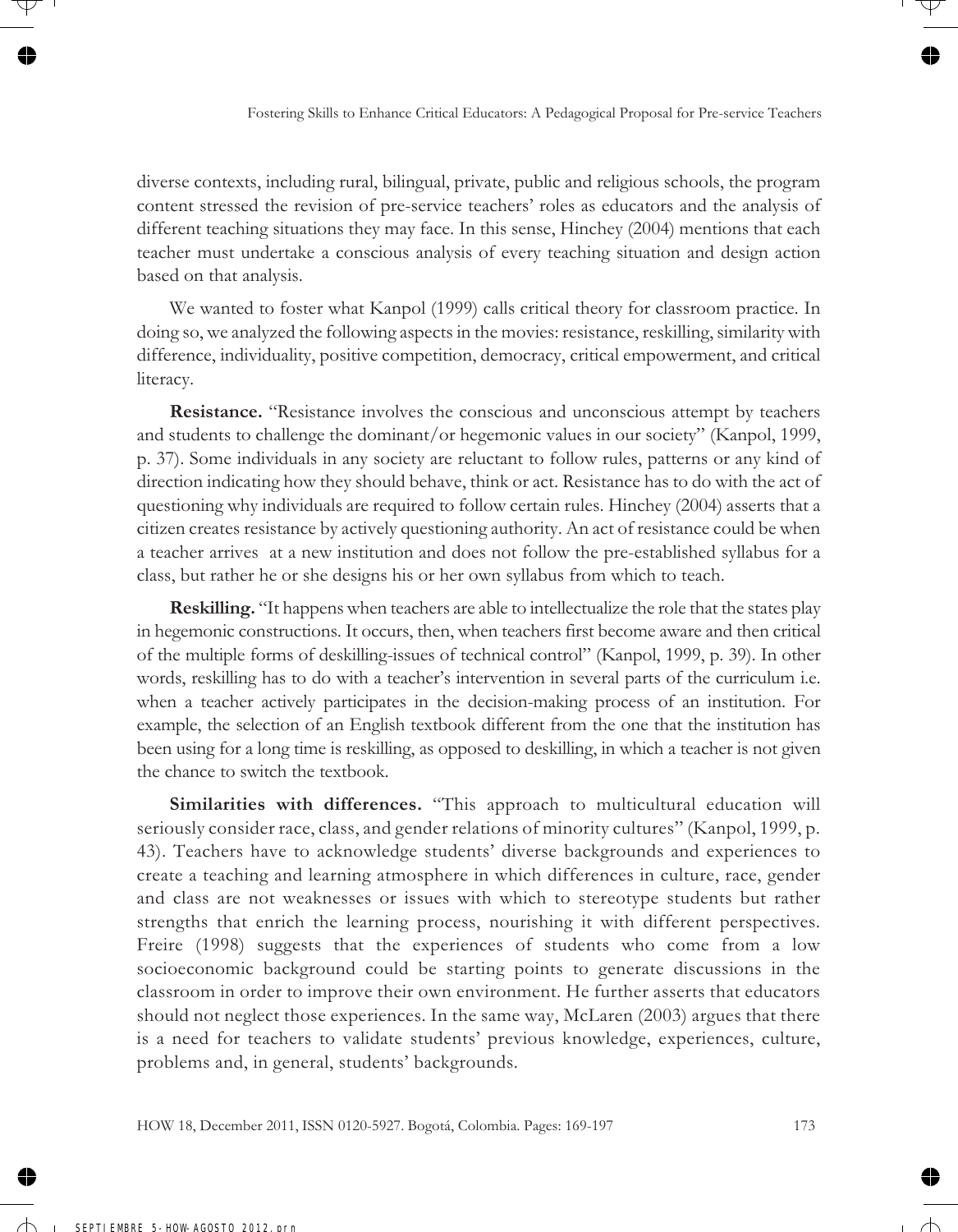**Individuality.** "Individuality assumes that achievement is always relative. A critical pedagogue will adopt critical individuality by always listening to the students. Cultural and social heritage is used as a method to learn more about individuals' particular historical, cultural, social and economic circumstances and differences" (Kanpol, 1999, p. 45). In the same vein, Canagarajah (2000) states that schooling is deeply influenced by the larger social and political contexts in which it lies. By respecting students' voices, teachers can learn a great deal in order to shape teaching in meaningful and contextualized ways for students.

**Positive competition.** "Positive competition for a critical pedagogue means directing the students to see multiple aspects of competition" (Kanpol, 1999, p. 47). The first aspect of competition has to do with improving one's conditions, which requires reflecting on personal aspects to improve. The second aspect deals with the sense of competing because of the knowledge gained from competition, not because students want to beat the rest of the class in the school environment.

**Democracy.** "Teachers' authority will be negotiated with students" (Kanpol, 1999, p. 49). In the same way, Canagarajah (2000) suggests that it is important to negotiate knowledge more consciously and to involve teachers and students in the learning process because collaboration simulates the social process of knowledge. Democracy in school settings is created by the participation of all members of the school community in the decision-making process. In Colombia, one example of this type of democracy is when students, teachers, administrators, and parents take part in writing a School Code of Conduct.

**Authority.** "A critical postmodern notion of authority first allows for multiple users of authority. Teachers and students will discuss language use, stereotypes and seating arrangements." (Kanpol, 1999, p. 52) In the same way, Shor and Freire (1987) propose that a student-centered approach may reflect critical pedagogy where students are invited to think critically about issues, to co-develop the session with the "expert" or teacher, and to construct peer relations instead of authority-dependent relations.

**Critical empowerment**. "Within a critical postmodernism, the teacher must seriously investigate multiple forms of knowledge as related to race, class, and gender with the intent to modify and/or change curricular usage to alleviate alienation, subordination and oppression of others" (Kanpol, 1999, p. 53). In the school context, a teacher must reflect upon the decisions that are made and how they positively or negatively affect students. Some decisions may be fair for certain individuals in a class depending on issues related to race, class and gender, but the same decisions could be perceived as negative by other individuals in the same class. Critical empowerment is not a mechanism for applying rules in a school, but rather it deals with teachers' consideration of how those rules have an impact on students' lives. An example of critical empowerment is the issue of viewing testing as punishment, so then the teacher has to come up with different ideas for assessment.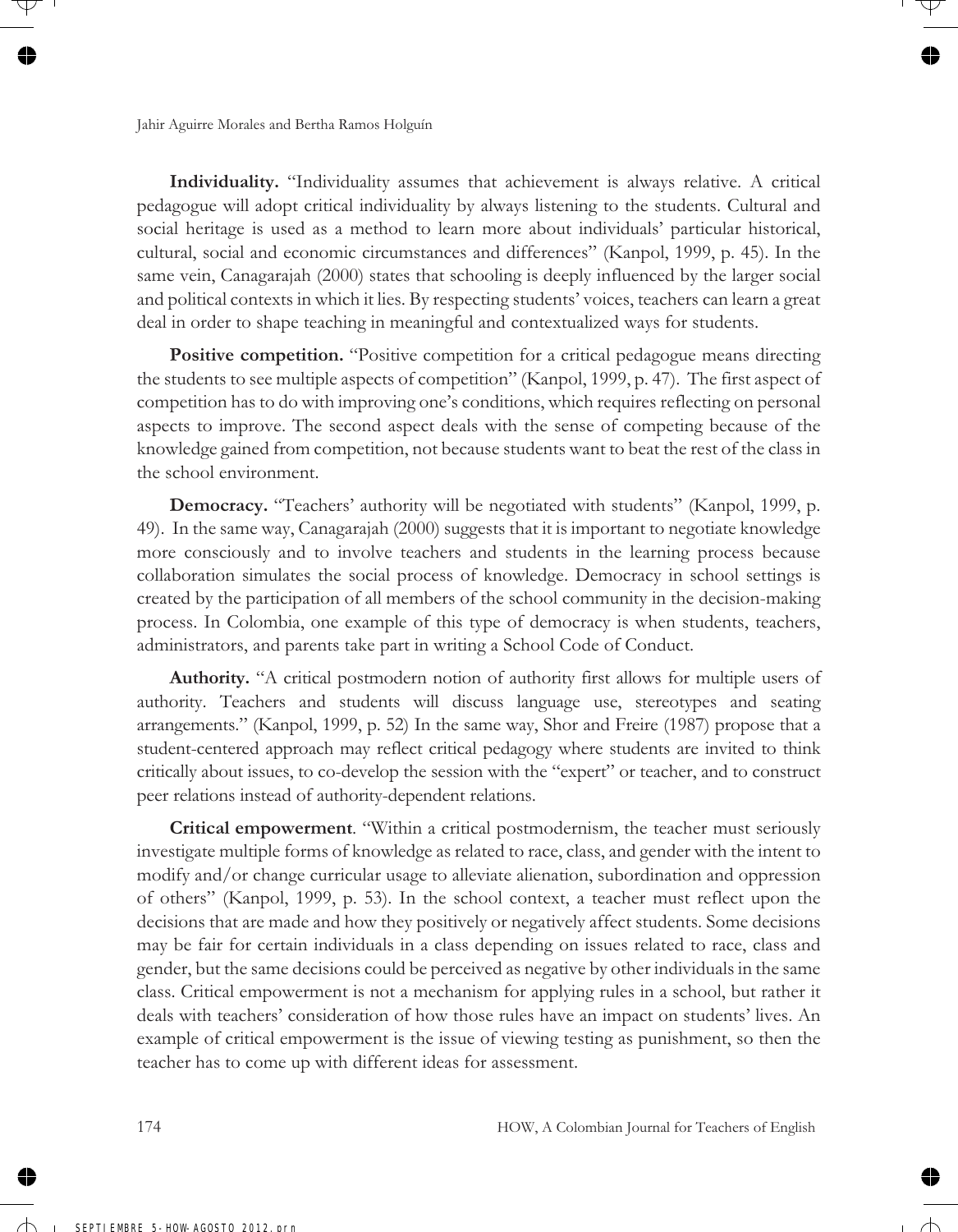**Critical literacy.** "Critical literacy empowers individuals to analyze and synthesize the culture of the school and their own particular cultural circumstances (race, class, gender relations as connected to policy making, curricular concerns, teacher-student and teacher-teacher relationships)" (Kanpol, 1999, p. 55). In this sense, as Shor (1987) mentions, curriculum is understood in terms of a theory of interest and a theory of experience.

### *Films in the EFL Classroom and their Role in Promoting Reflection*

Although films have often been used to foster listening and reading skills in the EFL classroom, they can be used as a powerful tool to explore educational aspects such as gender, social roles, and power relationships as well. In this sense, Ryan and Kellner (1988, p. 13) argue, "films themselves become part of that broader cultural system of representations that construct social reality." Dalton (2004, p. 2) also mentions "general knowledge about the relationships between teachers and students, knowledge beyond the scope of the personal or anecdotal, is created by constructs of popular culture played out in the mass media."

In order to examine these aspects, pre-service teachers need to be aware of the importance of watching movies as critical spectators. They need to think about their role as future English teachers and start targeting issues that they may find in the schools where they will be working, so that they can search for ways to cope with those challenges that can affect the school and teaching/learning environment.

According to Maley (2001, p. ix), "Films attract students through the power they have to tell a story. Motivation to engage with a narrative, especially one with a high affective charge, is enhanced. Films also offer an enlargement of our knowledge of the world and the cultures that it contains. It is in the broadest sense educational." In the same sense, Stempleski and Tomalin (2001) assert that the medium of films is an excellent means of communicating cultural values, attitudes and behaviors. It is very effective in bringing the outside world into the classroom and providing a stimulating framework for classroom communication and discussion.

# **The Pedagogical Proposal**

### *Context of the Experience*

This pedagogical proposal took place at Universidad Pedagógica y Tecnológica de Colombia in Tunja, Colombia (UPTC). It was carried out with students from the languages teaching programs who were preparing to be future language teachers. Specifically, this proposal was conducted in two programs: the Modern Languages teaching program, whose students study to become high school Spanish and/or English teachers; and the Foreign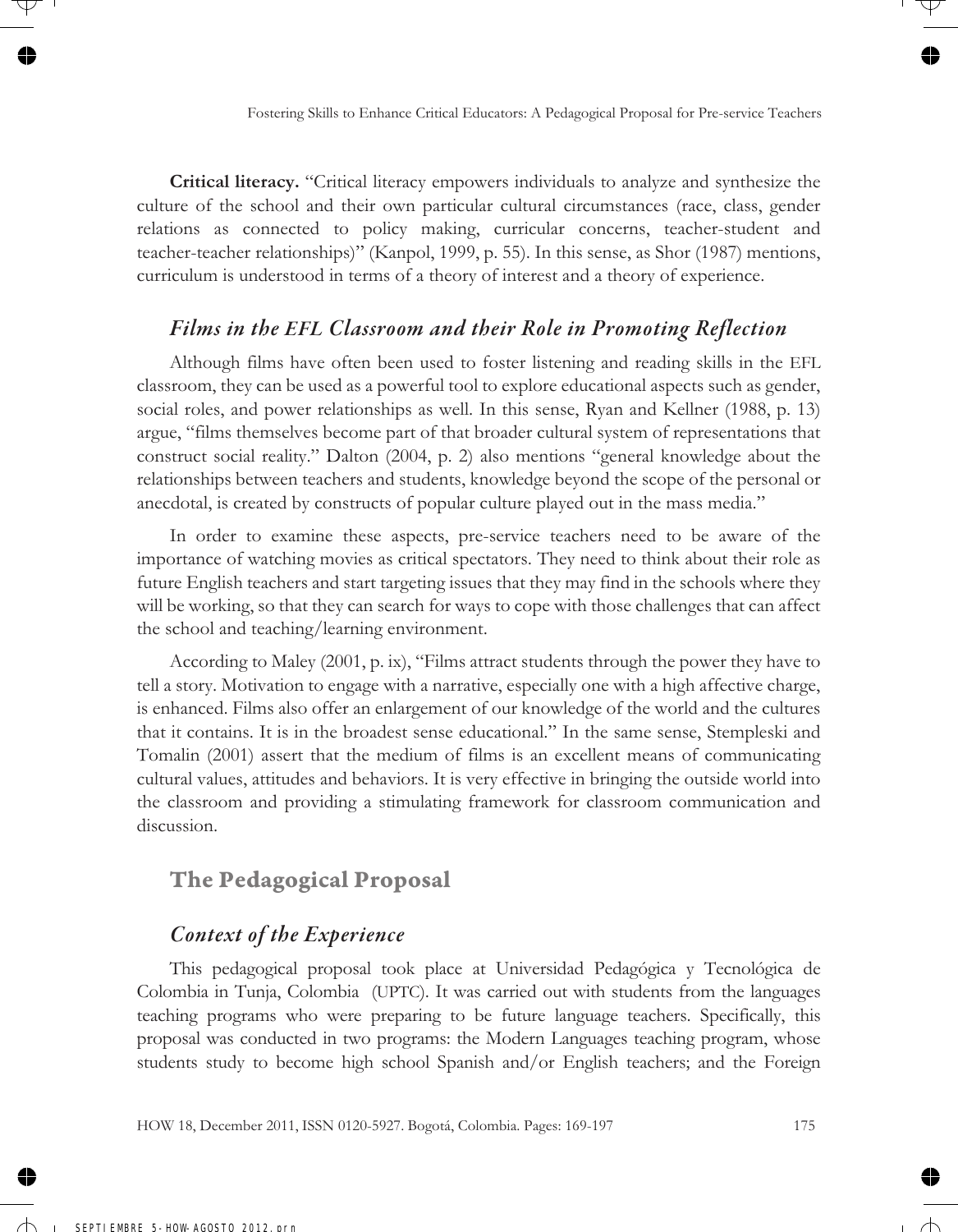Languages teaching program, whose students study to become future English and/or French teachers at elementary schools. Both programs emphasize the necessity of creating professional foreign language educators with a broad vision of pedagogy, research and strong communicative competence.

The names of the courses in which this pedagogical proposal was implemented were Oral and Written Production Workshop II & III, and Communicative Project VII. The former belongs to the Foreign Languages teaching program. Its main objective is to discuss in an oral as well as written way topics related to pedagogy. The latter belongs to the Modern Languages teaching program. It "focuses on participants' development of writing and reading skills in an integrated-skill approach which does not leave aside oral practices. The course involves students in the academic mastering of language skills by connecting two related areas in the Modern Languages program: pedagogy and research" (Viáfara, 2009).

The amount of time students spent in class was an average of sixty four hours during a semester which lasts sixteen weeks. Twice a week students attended a two-session class. The students that attended the class in which this proposal was carried out had already taken courses related to EFL pedagogy and research. They were acquainted with topics such as classroom interaction, assessment and evaluation, pedagogical paradigms, curriculum implementation, and Colombian educational policies. Due to the fact that the main objective of these courses was to emphasize the speaking and writing skills referring to educational topics, the directors of this proposal took advantage of the students' previous knowledge to deepen those topics and invite the students to assume a critical point of view regarding the aforementioned topics.

The directors of this experience were teacher-educators (the authors of this paper), and both of us were in charge of selecting the movies and articles that were the starting points for analyzing educational issues. We also provided students with the workshops to be developed and directed the discussions that took place during the sessions. Our role as educators of future teachers was to inquire about students' previous knowledge and their beliefs as future English teachers.

On the other hand, pre-service teachers who were in their fifth, sixth or seventh semester in the programs described above were the main participants and were those from whom opinions were heard. Sixty students were enrolled in this proposal: twenty from each semester. Students who attended these courses ranged in age from 19 to 30 years old, and the majority of them had an intermediate knowledge of the English language. A typical student was able to read academic readings and to write coherent texts in English; however, these students had little or no experience as teachers.

The pre-service teacher's role in this pedagogical proposal was very important and active. We wanted to foster critical pre-service teachers who were able to determine what was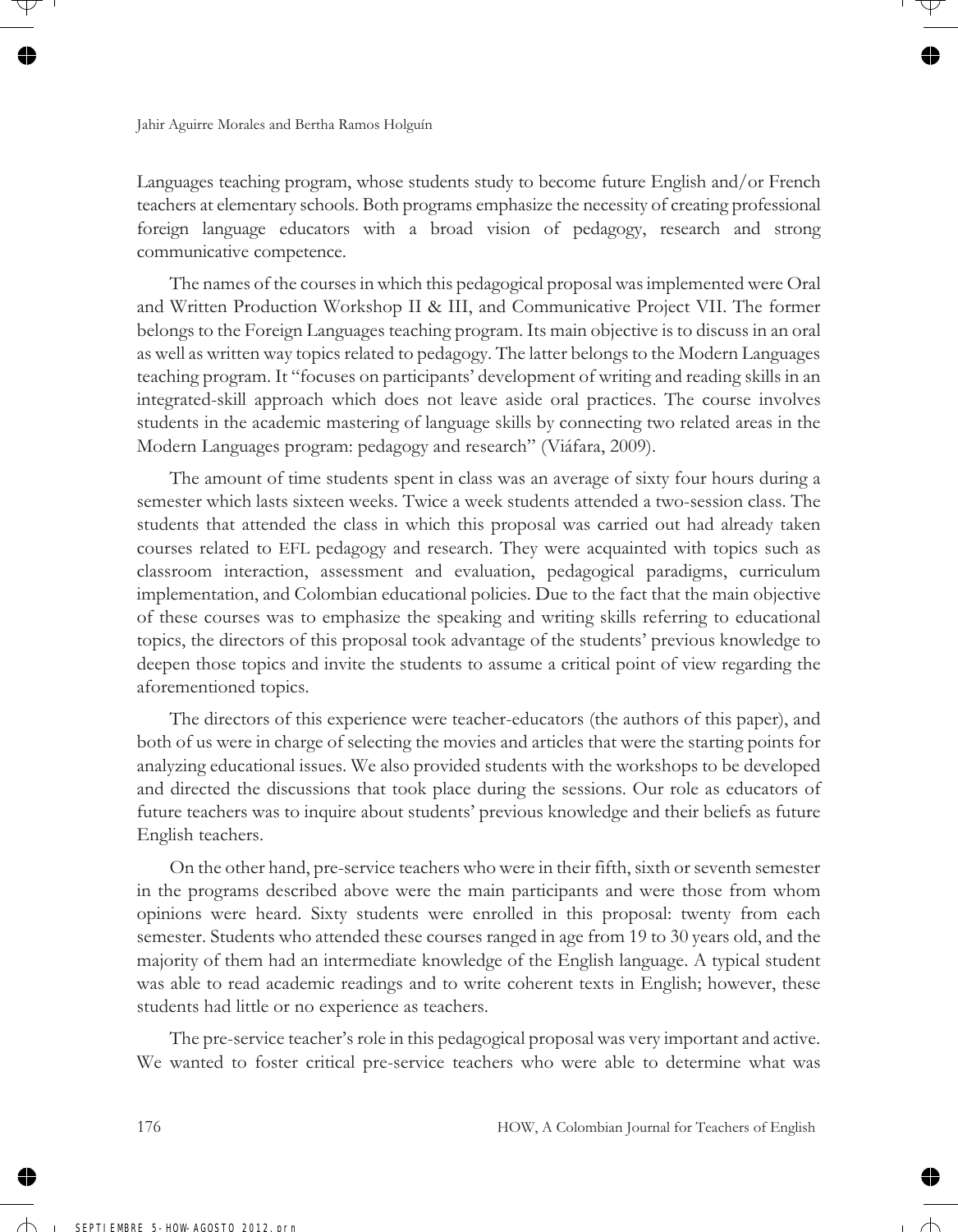appropriate or what was not, depending on their context. In this proposal, pre-service teachers had three main activities to develop. The first task was to watch the movies about education. The second activity was to read the articles and contrast their contents with what they had watched. The third was to discuss and adopt a critical position towards the material they had watched and read. Finally, they were asked to write their reflections in a short essay.

### *Objectives of the Pedagogical Proposal*

The main objective of this pedagogical proposal was to incorporate critical pedagogy themes into the class syllabus. This inclusion of material was accomplished by reading articles and watching movies about educational topics to help students reflect upon their future role as English teachers. The secondary objectives were related to the issues of providing pre-service teachers with the opportunity to analyze and reflect upon educational issues in different contexts, to raise awareness about the implications of teaching a language, and to help pre-service teachers become competent in oral and written production.

# *Conditions of the Implementation*

The pedagogical proposal consisted of a series of workshops carried out with pre-service teachers made up of discussions based on movies and articles related to critical pedagogy. The movies presented situations that were highly controversial in educational terms. Some of these movies showed extreme situations teachers and students have to face: poverty, rural education, inclusion, students with disabilities, and power concentrated in school principals and administrators. These controversial themes made the movies conducive to classroom discussions and debates. The movies were from France, China, and the United States. We decided to focus on those movies because of their high content of educational issues that inspired class discussions. The main issues that were addressed in each movie are summarized in Table 1.

The following articles were distributed to students to supplement the film material: *Teachers' Lives in Period of Crisis: Tensions of Meaning, Tensions of and between Cultures, Coming to Terms with Difference* by Kanpol (1999); *Radical Pedagogy and the Politics of Students' Voices* by Giroux (1997); *Interactive Language Teaching I* by Brown (2001); *'I said it!' 'I'm first!': gender and language learner identities* by Castañeda-Peña (2008); *Gravely Pregnant with Freireian Alternativity: Can Foreign Language Learning Avoid Reinforcing Cultural and Social Hegemony?* by Pratt (2005); and, *Power Relations through Oral Interaction: A Dichotomy between Traditional and Autonomous English Classrooms* by Ramos (2009). These articles were selected based on the following criteria: (1) Articles that account for our Colombian educational reality and educational issues from other countries; (2) Authors of the articles have done research in the area of critical pedagogy; (3) Language used in the written text was appropriate for the students' English reading proficiency levels.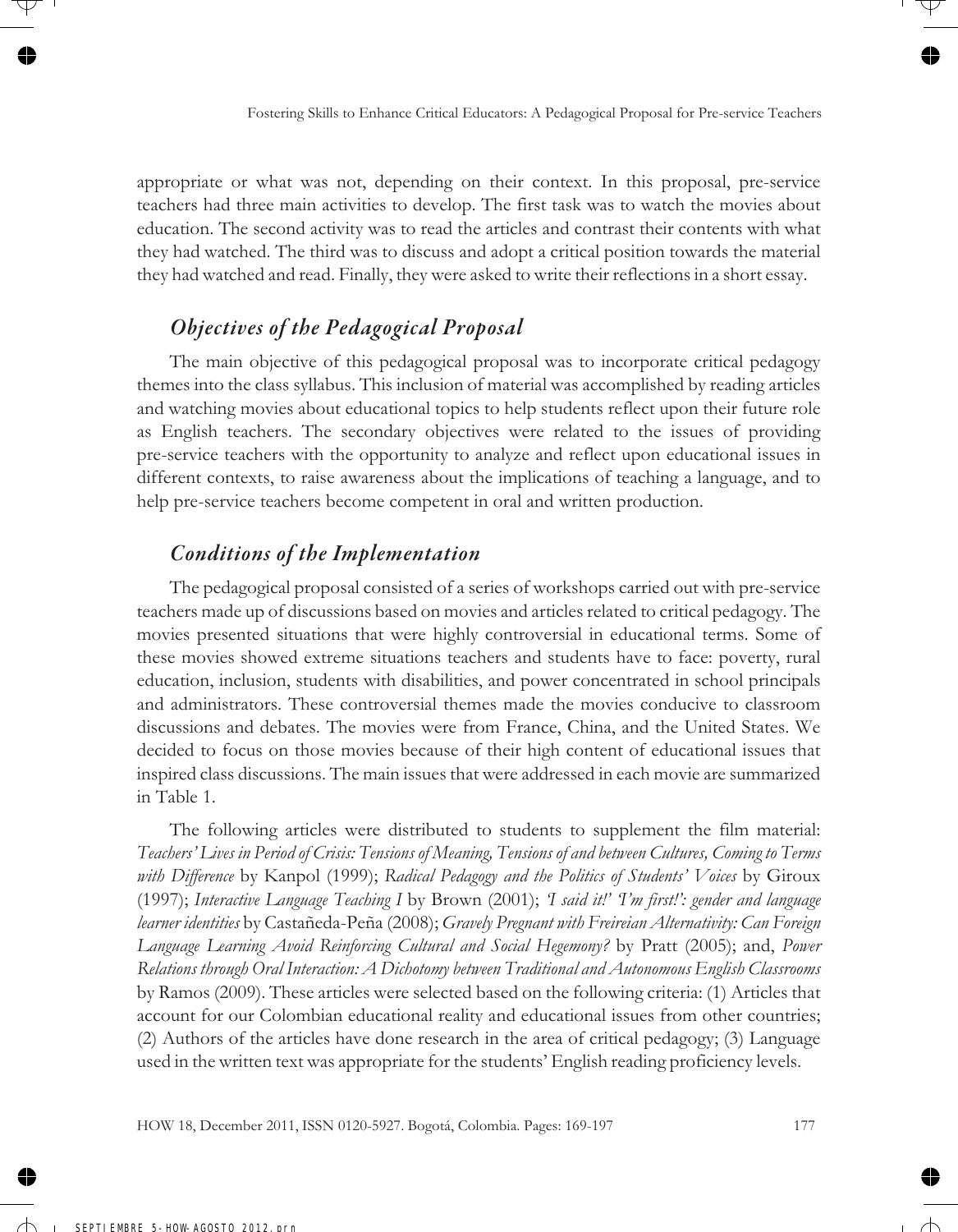| Movie                 | Pedagogical issues                                                                                                                                                                                                            |
|-----------------------|-------------------------------------------------------------------------------------------------------------------------------------------------------------------------------------------------------------------------------|
| The Chorus            | Individuality, positive competition, critical literacy, Colombian educational<br>system vs. various educational systems, power relationships.                                                                                 |
| Not One Less          | Democracy, critical literacy, classroom interaction, educational policies,<br>Colombian educational system vs. various educational systems,<br>socioeconomic status.                                                          |
| The School of<br>Rock | Similarity with difference, positive competition, democracy, classroom<br>interaction, Colombian educational system vs. various educational systems,<br>gender stereotypes, socioeconomic status.                             |
| Radio                 | Resistance, reskilling, similarity with difference, individuality, positive<br>competition, critical empowerment, Colombian educational system vs.<br>various educational systems.                                            |
| The Principal         | Resistance, reskilling, individuality, democracy, critical literacy, educational<br>policies, Colombian educational system vs. various educational systems,<br>gender stereotypes, socioeconomic status, power relationships. |
| Mr. Holland's<br>Opus | Resistance, individuality, critical empowerment, educational policies,<br>Colombian educational system vs. various educational systems.                                                                                       |

**Table 1.** Issues addressed in each movie

As teachers, we were willing to negotiate the order of some of the workshops' steps in class. For some movies, students wanted to watch the movie first and then merge into the theoretical concepts from critical literature. For other movies, students read first and then watched the movies. However, our main outline for all the workshops was as follows:

- **1. Presentation of reflective questions to activate students' previous knowledge**. The first section of the workshops had some questions in which the students expressed their ideas regarding educational aspects, such as males vs. females, authority in the classroom, students' culture, etc. All these aspects were related to the institutions where they had previously studied or worked. We borrowed and adapted some questions from Kanpol (1999) to trigger this knowledge:
	- Discuss the kind of environment you grew up in. Was it educationally conducive?
	- What role did your parents play in your education?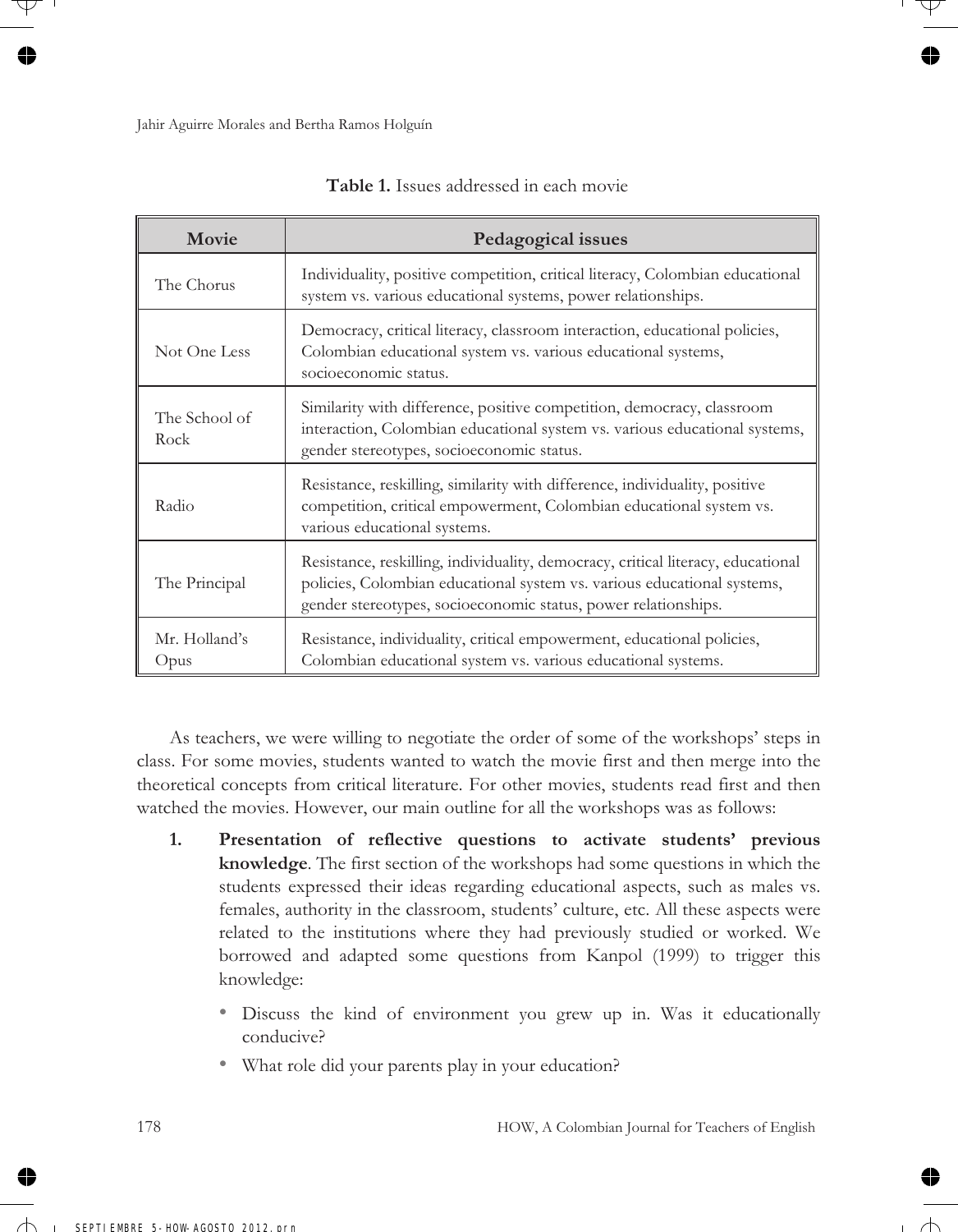- What values did your parents instil in you regarding education and other issues, such as sex, race and class?
- Was there peer pressure to succeed or fail in your school? If so, how did it come about?
- How have your past school experiences affected your views on education today?
- Discuss race, class, and gender relationships in your past educational experiences.
- What was the role of your teachers when you were in school? Based on your answer, what do you think your primary role as a future teacher will be?
- **2. Watching the movie to start making connections with students' prior knowledge.** After discussing the questions in step one, students watched the movies in the classroom. Because pre-service English teachers with intermediate English levels made up the audience, English subtitles were set to watch the movies.
- **3. Reading the articles to contrast information with students' previous knowledge and with the content of the movie.** Pre-service teachers were given articles related to critical pedagogy to help them acquire knowledge. The idea was for pre-service teachers to support, clarify and consolidate ideas so that they could contrast their previous knowledge with the information provided in the movie and the critical theory behind it.
- **4. Posing questions to reflect upon aspects related to critical theory for classroom practice and making connections with the students' own context**. The fourth section of the workshops included questions that challenged the students to answer from a critical and pedagogical point of view. This activity led class discussions to an argumentative level. The questions were prepared beforehand in order to ensure that pre-service teachers were ready for the discussion. Although the entire bank of questions could be used with any of the movies presented, some of the questions initiated much dialogue among students and formed the core of the class discussion, so it was unnecessary to employ all questions for each movie (see Appendix 1).
- **5. Writing a short reflection**. The students were given the following instructions to write their reflections: Write a five-paragraph essay. This essay should show your critical and reflective position towards the topic of your choice. To address your paper, some topics you may think of are gender, power relationships, authority, resistance, etc. Try to include some authors your read to support your ideas. The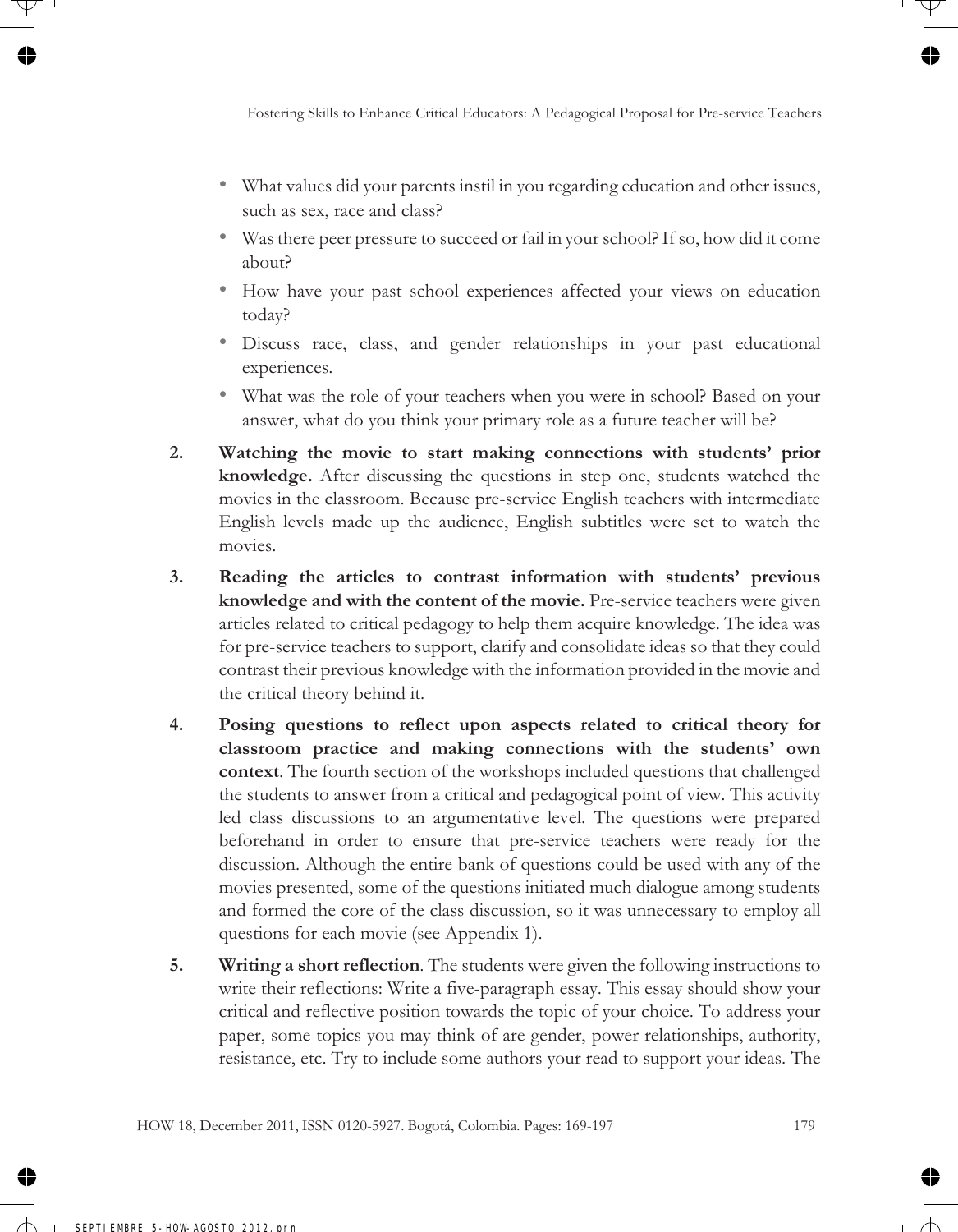first paragraph of your essay must be the introductory paragraph and the fifth paragraph must be the concluding one. Paragraphs must have a topic sentence and supporting sentences. The main objective in this activity was to have pre-service teachers write a reflective paper about a critical issue discussed in class. Figure 1 summarizes the main steps we followed in the pedagogical proposal.



**Figure 1.** Cycle for the pedagogical proposal

### *Findings*

The findings we present in this paper are divided into two main parts. On the one hand, we account for the outcomes from the students. On the other hand, we show the analysis made for each one of the movies in relation to what Kanpol (1999) addresses as critical theory for classroom practice.

Based on the information provided in class discussions and pre-service teachers' written reflection essays, we identified two main issues related to a critical reflection of educational aspects. The first one showed how pre-service teachers moved from a pedagogical reflection to a critical reflection. In the former, the focus was to compare the theory to what happened in the classroom. In the latter, pre-service teachers went beyond the analysis of pedagogical issues and began to argue about the significance of making responsible decisions as future teachers.

The second element was related to a critical reflection of educational aspects dealing with consciously thinking about the consequences of every single decision pre-service teachers will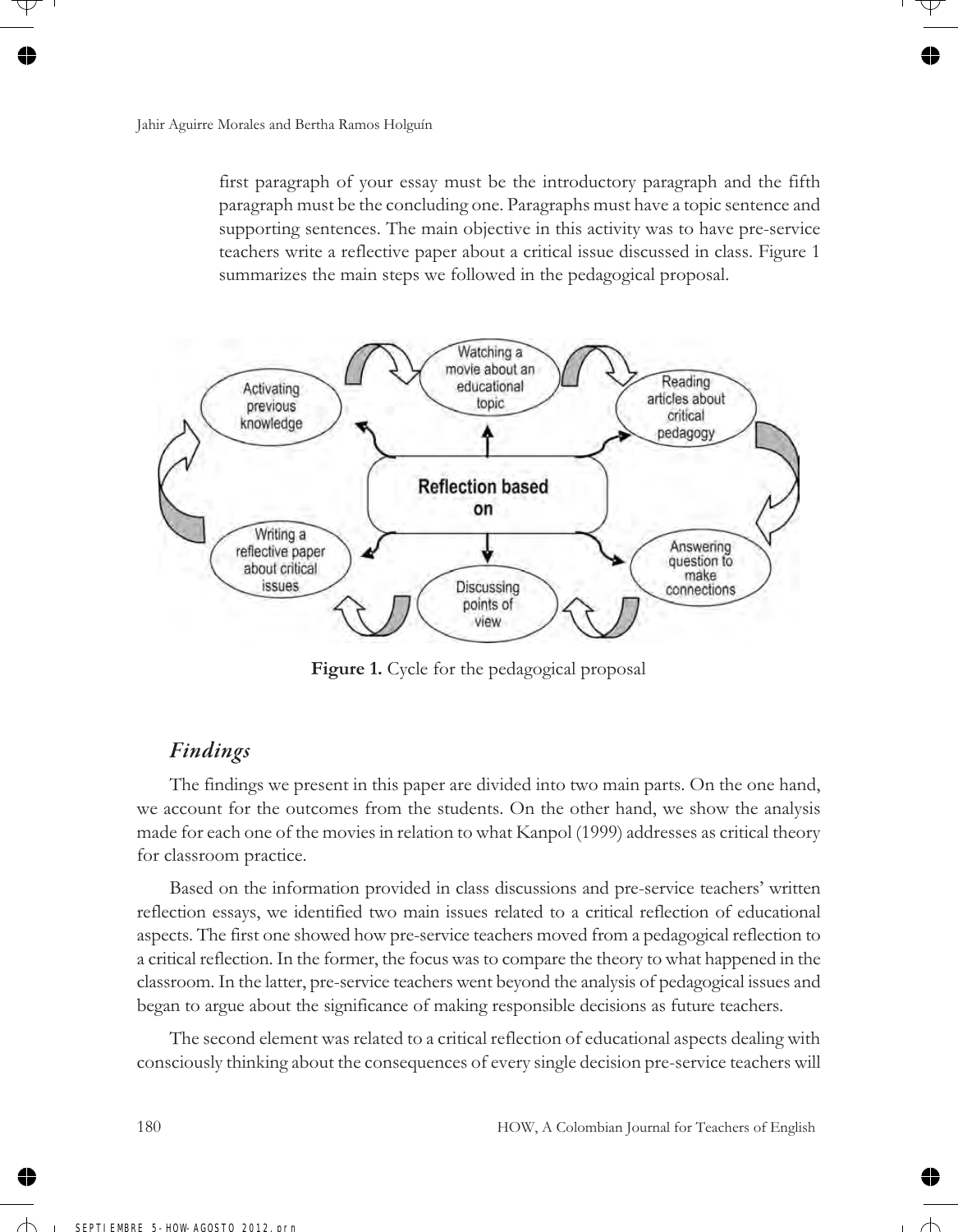make as English teachers. Pre-service teachers reflected upon their future role as teachers in order to predict the outcomes of the decisions that they will make.

**Moving from pedagogical reflection towards the first steps of critical reflection.**We found that at the beginning of the courses, pre-service teachers tended to pay attention to the structural and methodological parts of the classes taught in the movies. They were concerned about discipline problems, teachers' and students' roles, and the development of students' communicative skills in the classroom. Pre-service teachers compared those issues with what the theories in the readings suggested. During the workshops that were part of this pedagogical proposal, pre-service teachers posed questions about how to treat those main problems that can be found in a classroom. However, after the analysis of the articles and the movies, the first steps relating to a critical reflection began to emerge. In the following excerpt, taken from a discussion held in class, a pre-service teacher mentions how important it is for a classroom teacher to understand the problems students have at home because those problems affect students' performances at school.

[...] Teacher Wei, in the movie *Not One Less* teaches us an important aspect to reflect. She helps their students in their critical moments, for instance: when her student has problems at home and she does everything possible and more. This teaches us that more than being a teacher you can demonstrate to your students that you are a confident teacher and a person in which they can trust. If you are confident, then the students will become more confident too [sic] (Discussion 3, Wksp III, S1)

In the next excerpt from another class discussion, we asked the students about the role of teachers in the educational setting. The reader can recognize that this pre-service teacher considers teachers to be an integral part of a school community and believes that they should work for the betterment of it.

[...] The teacher should always be committed with student learning process as well as being a part of the school community. Fulfilling the functions of a teacher means that the teacher is also engaged in learning… learning about themselves, the changes in their field, the expectations of the community and society and most importantly learning about their students and ways of enabling their students to grow; one example is in the movie *School of rock* where Mr. Finn encourages students to develop their music skills, then students were improving by themselves. (Discussion 5, Wksp I, S4)

In the sample that follows, taken from a reflective essay, the pre-service teacher highlights the importance of listening to students' voices so that teachers can learn from them and their context.

Today foreign language teaching profession faces that it is not just to be an expert in language, as a teacher, a lot of qualities are needed to enrich the professional and personal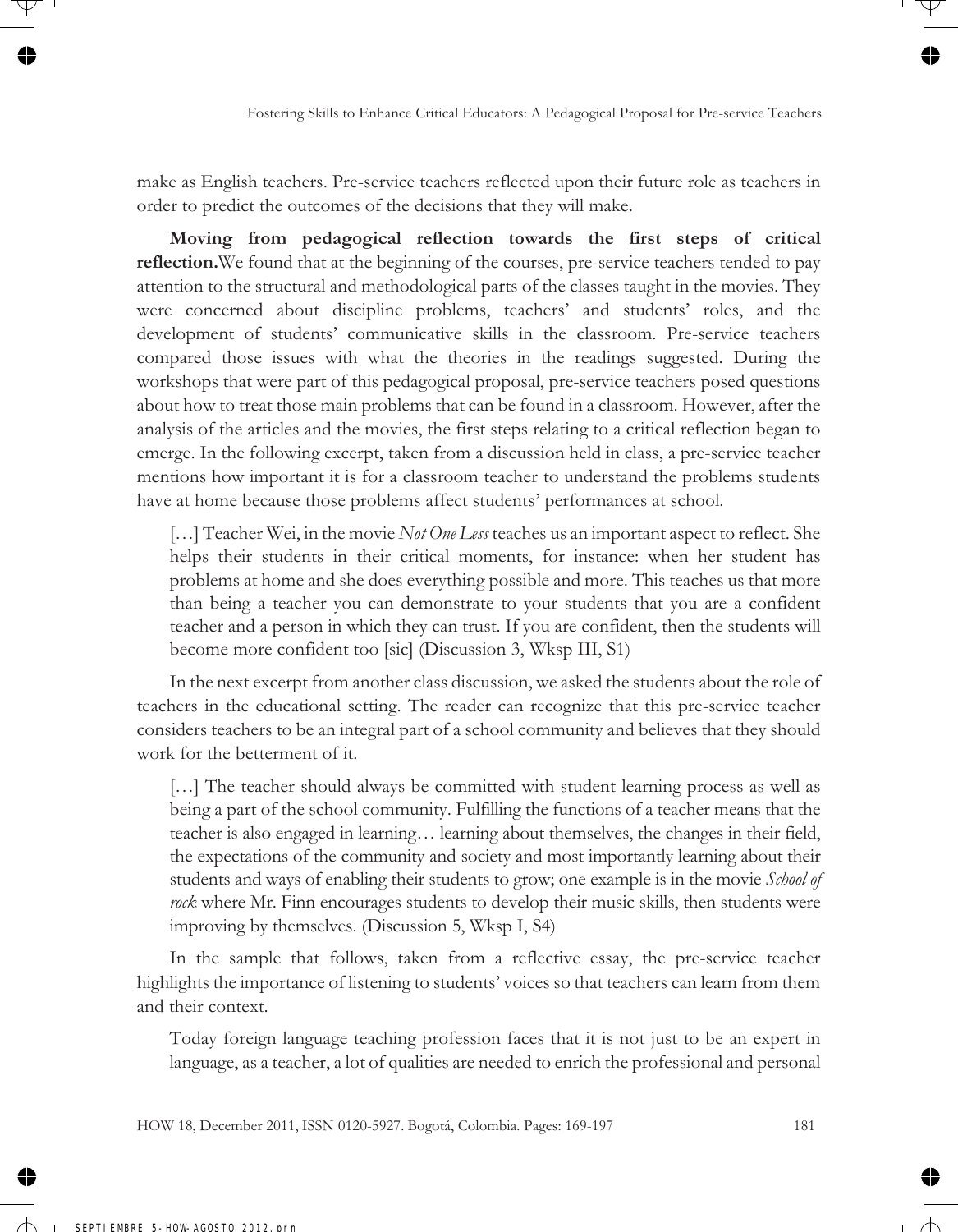teacher's life, but the most important aspect is before thinking in own necessities, it would be better to think in the students ones. [sic] (Reflective paper 3, Wksp III, S4)

Another aspect that we noticed while analyzing pre-service teachers' feedback was how they began to consider obstacles of the educational system they will face as Colombian teachers. After watching the film *The Principal* and reading Giroux's (1997) ideas, one of the participants in this proposal wrote about the similarities and differences between the Colombian school system and the school system portrayed in the movie.

Nowadays, Colombian educational system has had some changes. For instance, Colombian government has created laws which are against of improvement, performance, and quality of schools. Although there is more educational coverage, schools do not have enough economic resources for developing classes. As a consequence, there are school desertion. Prejudiced teachers, illiterate children, unresourceful institutions, uncultured society. The same happens in most of the schools that are portrayed in the movies we saw. [sic] (Reflective essay 3, Wksp III, S4)

Another pre-service teacher talked about the limitations teachers might face depending on the school system in which they are immersed.

[...] Depending on the country, sometimes teachers are limited by prejudices and problems of society and educational systems. [sic] (Discussion 4, Wksp III, S9)

According to Larrivee (2006), during critical reflection, teachers reflect on the moral and ethical implications and consequences of classroom practices on students. They extend their considerations to issues beyond the classroom to include democratic ideals. The same author further asserts that by acknowledging the fact that classroom and school practices cannot be separated from the larger social and political realities, critically reflective teachers strive to become fully conscious of the range of the consequences of their actions.

**Thinking about my responsibility as a future teacher.** According to Larrivee (2006), responsibility is the careful consideration of the consequences of one's actions, especially as they affect students. During the development of this pedagogical proposal, we noticed that pre-service teachers highlighted some characteristics "good" teachers have. We relate this aspect to responsibility because by reflecting on how pre-service teachers want to be as future teachers, they analyze their decision-making skills. In the excerpts taken from the reflective essays and the discussions held in class, we noticed that pre-service teachers acknowledge that the role teachers play in the school environment impacts students' lives.

Something that teachers have to be aware it is to work the students feelings and values. Education could not be just scores; it has to be the humanistic sense too. For example, Mr Finn took the best of every one of his students to made them explore themselves and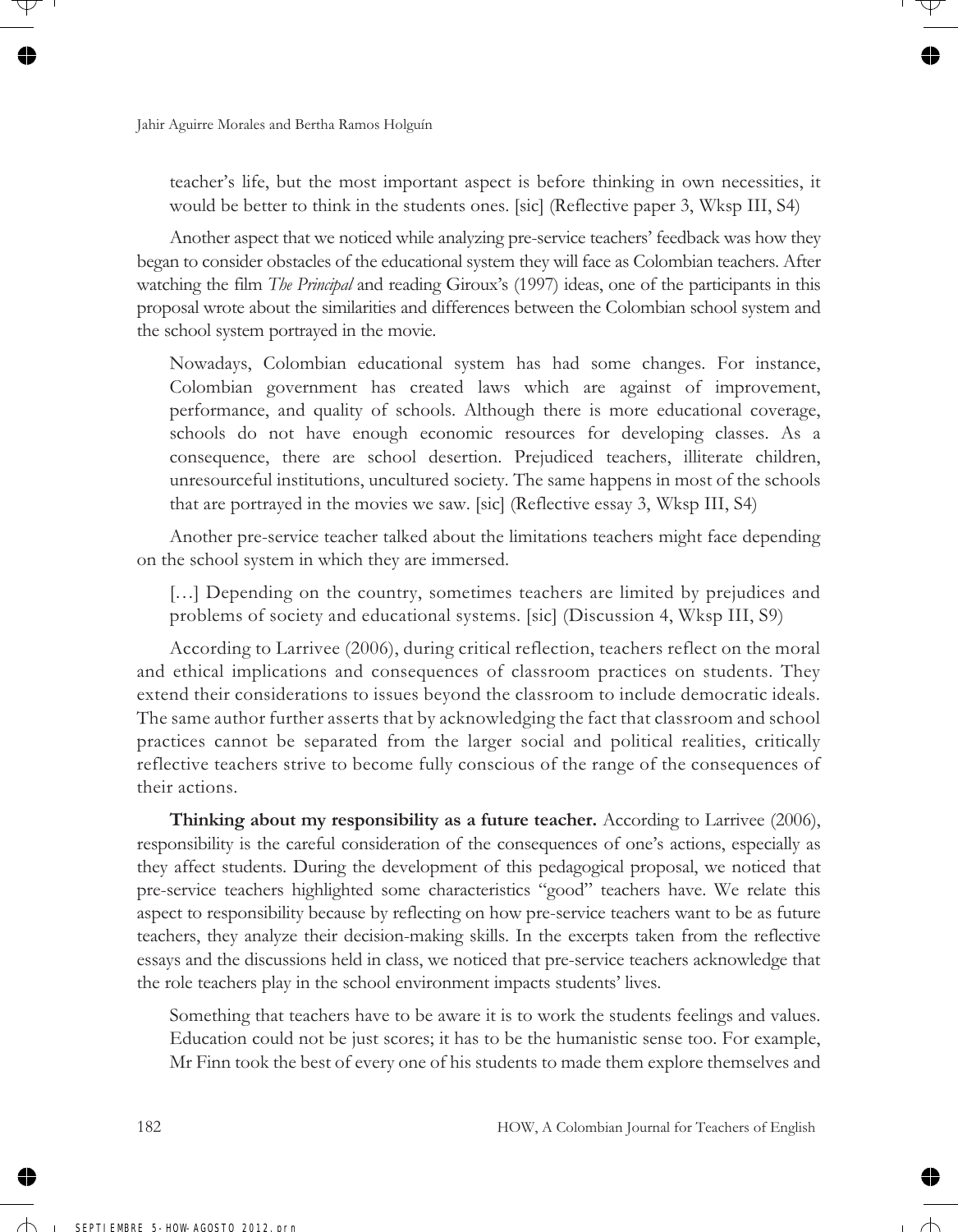new things that ever never before they had tried, for example: The bands concourse. [sic] (Reflective essay 6, Wksp II, S4)

Teachers should act as the girl-teacher. She needed one of her students to come back, she used the students abilities in mathematics to solve the problem and all children participated. This is to say, the girl-teacher played a role according to real circumstances. [sic] (Reflective essay 3, Wksp III, S9)

Teachers should know that they learn from their students. (S5). What is the good environment to a successful class? Only the teaching experience and the context will give teachers the answer. [sic] (Reflective essay 4, Wksp III, S9)

These samples represent how pre-service teachers began to acknowledge the fact that teachers must be aware of students' needs and context in order to help them solve real problems in their lives. This evidence also shows us that pre-service teachers will probably make decisions based on real needs as voiced by the students. In this sense, the curriculum will be based on the realities with which students live instead of abstract concepts proposed in a syllabus.

In the following samples taken from class discussions, pre-service teachers idealized how teachers need to guide students to find their own methods of learning, in contrast to the philosophy that teachers should be the center of the teaching process. In this way, the pre-service teachers came to identify the option of assisting students to gain academic independence instead of solely acting as lecturers in the teaching-learning process.

[...] The teacher must be a mediator where the students are autonomous in their learning developing abilities and competencies in their own way to acquiring knowledge or facilitator teacher as well respecting the individuality of the students. [sic] (Discussion 5, Wksp I, S11)

[...] The teachers' satisfaction are also shown when the students become aware of their own knowledge acquisition and when they are able to assess themselves andsee what they have learn along the teaching process with the teachers' help. [sic] (Discussion 8, Wksp  $III, S1$ 

Having shown the findings from the students, we think the following paragraphs relate to the analysis we made of the movies regarding resistance, reskilling, similarities with differences, individuality, positive competition, democracy, authority, critical empowerment and critical literacy.

**Considering critical theory via analyzing movies for classroom practice (Kanpol, 1999).** Kanpol (1999) proposed critical theory for classroom practice as a tool to be used in the analysis of real school settings. However, we used Kanpol's theory to analyze the movies mentioned in this pedagogical proposal. This analysis is part of the findings of this pedagogical proposal.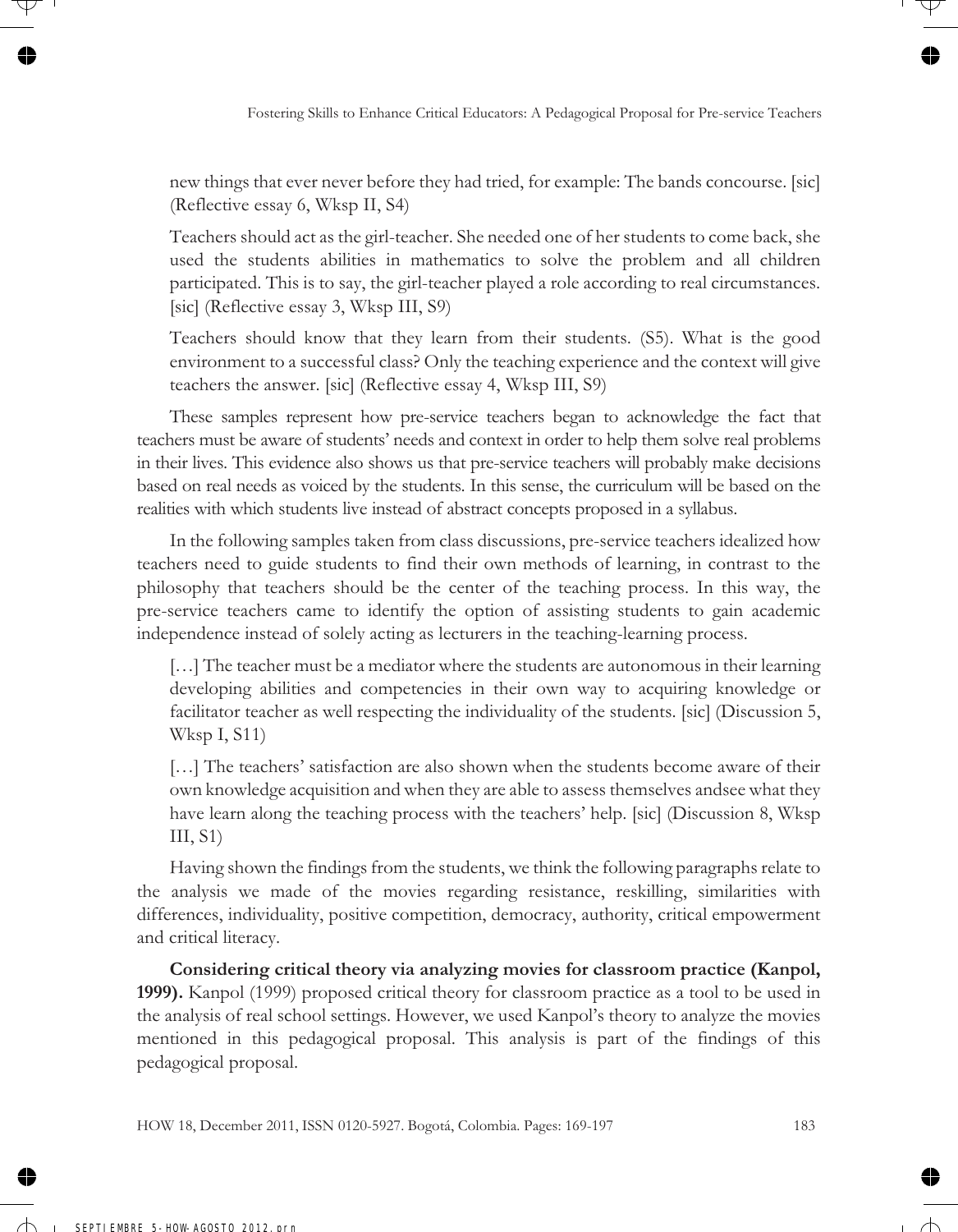*Resistance.* In the movies, we observed how teachers were unwilling to follow institutional rules. In *The Chorus*, Mr. Mathieu decided to follow his own rules to change the institution for the better, even though his rules went against the institutional policies. In *Not One Less*, the female teacher made an impact on her community by incorporating some new rules into the rural school where she worked. Since she did not have experience as a teacher, she just followed her heart to improve the rules.

In *School of Rock*, Mr. Finn explicitly wanted to change the students' attitudes toward the music course. He did not understand why the school administrators authoritatively imposed a music class on young students in elementary school. Instead of teaching his regular classes, such as math, language arts and history, Mr. Finn transformed his classroom into a place where students could play in a rock band. This type of activity was something students enjoyed more than a traditional classroom setting because, in a certain way, they were able to make decisions about the type of instrument and the kind of music they wanted to play.

Coach Jones, in *Radio*, was not only a disciplined teacher but also a coach. This position helped Mr. Jones to have an impact on an individual nicknamed Radio, who had physical and mental limitations that prevented him from registering in a regular high school. However, Mr. Jones did not consider it an impediment to have Radio in his classes, even though he was not abiding by the school or the Board of Education's rules. In the film *The Principal*, Mr. Latimer was an experienced teacher but an inexperienced administrator. Because he did not know the administrative policies, he could not follow them well. He started to expand upon diverse alternatives to solve problems and he impacted his community. In the movie *Mr. Holland's Opus*, Mr. Holland fought against the educational system, which wanted to eliminate subjects related to the arts from the curriculum due to budgetary concerns.

*Reskilling.* We also found in *School of Rock* that Mr. Finn got the school principal to break the school's rules for field trips. The school policy was to disallow substitute teachers the right to go on field trips, but Mr. Finn managed to plan a field trip with the consent of the school principal. In *Radio*, Mr. Jones resigned from his position as football coach to devote his free time to assisting one student in achieving his academic objectives, even though the student was not allowed to stay on the school grounds because of his age and other issues. In *The Principal*, Mr. Latimer went far beyond breaking the state rules by visiting his students' houses and asking them questions about their personal lives.

*Similarities with differences.* In *The Chorus*, the lead voice wanted to break the rules and belittle his classmates. The teacher made him understand that in a choir, everybody is equal no matter which role they play. In the movie *Not One Less*, there was only one classroom for all students ranging from kindergarten to fifth grade, and there was not enough room for differences to take place. In *School of Rock*, as well as in *Mr. Holland's Opus*, the teachers did not mind the poor but talented students they worked with in their classes; what they wanted was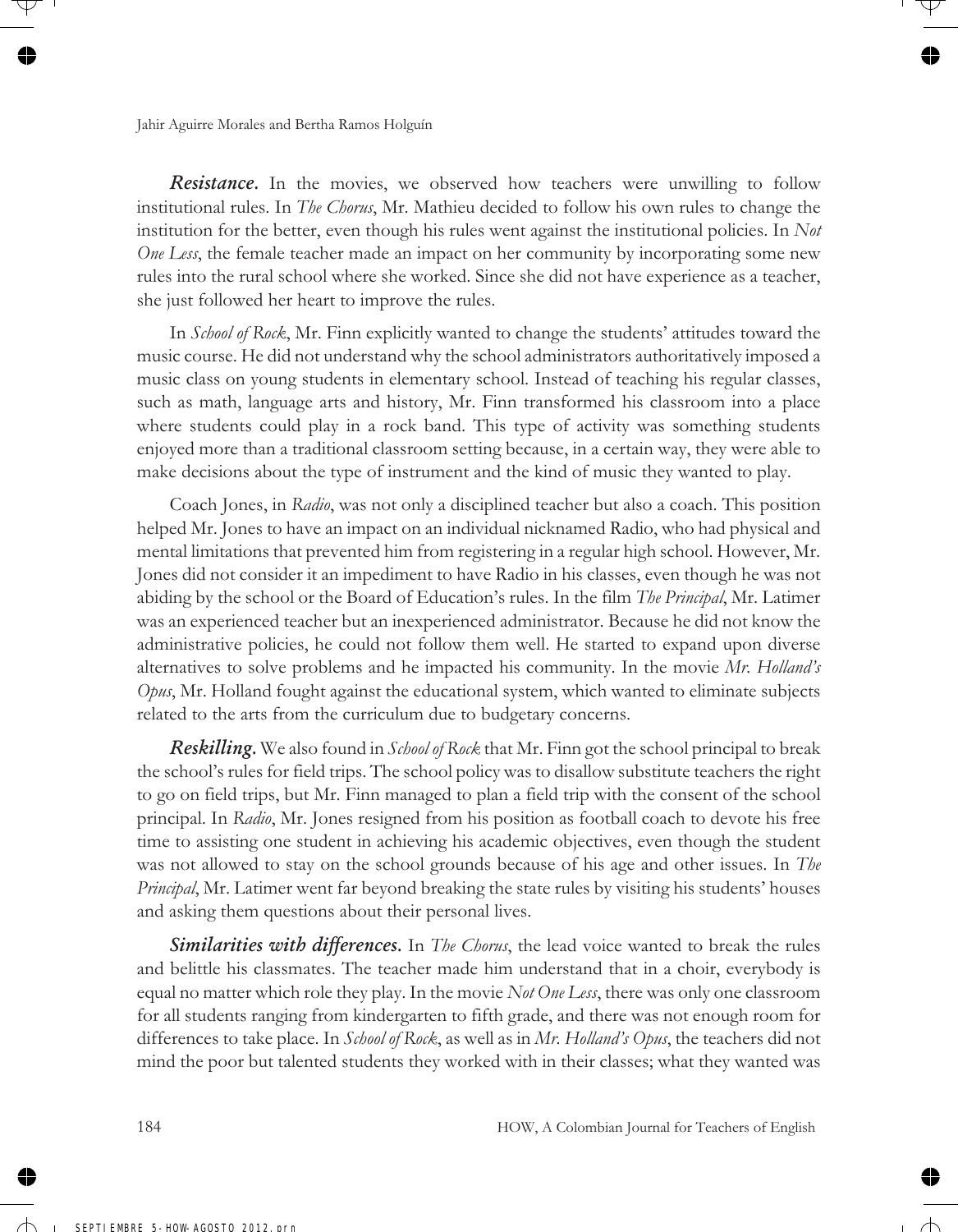to help students develop a love for music. In all of these movies there was no room for stereotypes in the classroom. Racism, prejudice, physical condition, age and social class did not matter to the teachers, who continued doing their jobs by highlighting each individual's skills. In *School of Rock*, a female student played the bass guitar, which is usually a stereotyped position for males in musical groups. In the same movie, there was room for both musically gifted students and for those who did not excel in music because positions were created for anyone who wanted to participate. In *Radio*, Mr. Jones was defiant: He adopted one student with disabilities in his classroom, even though the school board and the principal were against his opinion. In *The Principal*, Mr. Latimer concentrated his efforts on helping minority students succeed at his institution.

*Individuality.* In *The Chorus*, Mr. Mathieu listened carefully to the students' pleas for help. Mr. Mathieu worked in a boarding school in which parents did not spend a lot of quality time with their children. Mr. Mathieu learned how to listen to his students' problems and the stories behind them. He took advantage of his students' previous issues to help them succeed. For instance, there was a student whose parents never visited him and Mr. Mathieu comforted him by letting him know that even though his parents were far away, their absence was not an obstacle in life that he could not overcome.

In *Not One Less*, one student's family situation became a challenge for all of his classmates to help him overcome. The teacher used her power to lead the class in an "all for one and one for all" effort. In the movies *Radio* and *The Principal*, Mr. Jones and Mr. Latimer visited students in their home environments to get acquainted with their problems in order to create a plan for them to succeed. Mr. Holland, in *Mr. Holland's Opus*, listened to his students' stories about their future as a way to comfort them and also as a way to empower them.

*Positive competition.* In *School of Rock*, the teacher did not mind that his students were involved in a music contest created for more experienced or advanced musicians. He empowered his students to compete with more mature musicians because he wanted to show his students that their musical talent and ages were not obstacles. In *Radio*, the players on the football team committed an injustice when they took advantage of a physically and mentally impaired individual who visited the school. After the coach witnessed the football players' cruelty and discrimination against the handicapped individual, he taught his team members a lesson: Handicapped individuals are also members of society.

*Democracy.* In *School of Rock,* Mr. Finn listened to all of his students' ideas to create a surveillance system to keep the band's rehearsals hidden from school administrators. In the movie *Not One Less,* Ms. Wei took into account the students' ideas in order to collect money for her trip to the city. The class discussed all the proposed ideas and then voted on one.

*Authority.* In *Not One Less*, Ms. Wei negotiated some activities (like working in a brick factory) with the students outside of the classroom in order to raise money to bring a student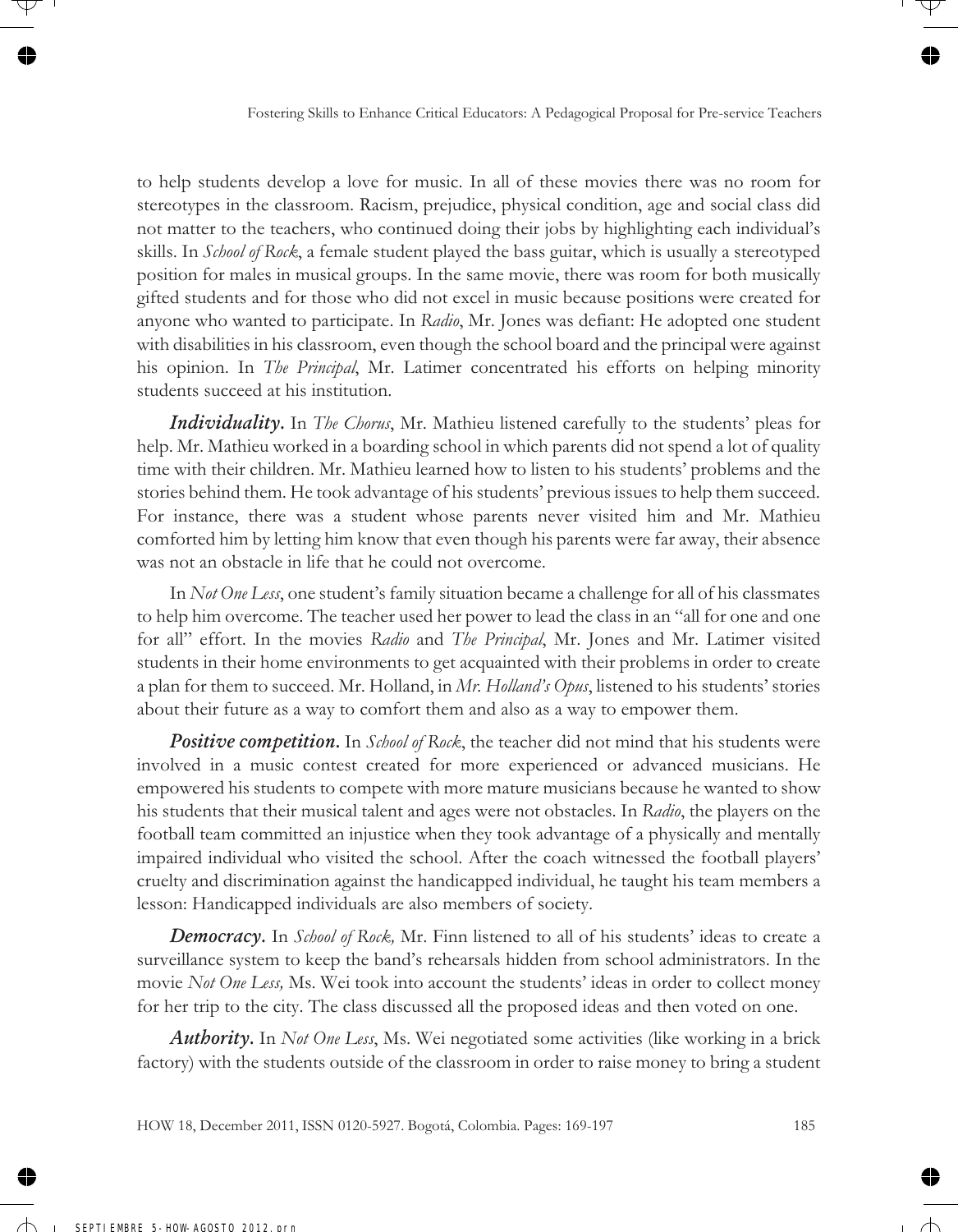back to class. In *School of Rock*, Mr. Finn, the teacher, and his students broke several school rules in order to continue practicing music. However, there was a consensus because they all sought the same objective: to play music. In *Radio*, Mr. Jones and the school principal agreed on breaking some parameters implemented by the central school board so that Radio, a handicapped student, could remain inside the school premises. In *The Principal*, Mr. Latimer negotiated certain school rules with some students in order to get information about what was happening inside the high school.

*Critical empowerment.* In all the aforementioned movies, critical empowerment is reflected to a certain level. All of the teachers tried to contact their students' families in order to help the students improve in school. These teachers were not only worried about teaching their classes, but they were concerned about how some students were oppressed by society. They went far beyond the classroom in order to look for beneficial learning alternatives for their students.

*Critical literacy.* In the movies *The Chorus* and *Mr. Holland's Opus*, all music theory that was studied in class was put into practice during concerts attended by the community. In *Radio* the physical education syllabus was based on promoting a football team.

On a scale from one to three, we examined the movies using Kanpol's ideas regarding critical theory for classroom practice. We think that all movies about education that were viewed can be used to explore aspects about critical theory; however, we are aware of the fact that the content related to critical theory in all of the movies is not the same. Some movies present examples of social structures more clearly than others, such as showing how teachers create strong bonds within the community or the community's interest in school performance. Based on the previous grounds, ticks  $(\checkmark\checkmark)$  were used to express the degree of critical aspects examined, with three ticks  $(\checkmark \checkmark \checkmark)$  being a high number and one tick  $(\checkmark)$ representing a low degree of critical aspects observed (see Table 2).

| <b>Movies</b><br>Kanpol's ideas | The<br>Chorus          | Not One<br>Less | School of<br>Rock      | Radio                            | The<br>Principal                 | Mr.<br>Holland's<br>Opus |
|---------------------------------|------------------------|-----------------|------------------------|----------------------------------|----------------------------------|--------------------------|
| Resistance                      | $\checkmark\checkmark$ |                 | $\checkmark$           | $\checkmark\checkmark\checkmark$ | $\checkmark\checkmark\checkmark$ | $\checkmark$             |
| Reskilling                      | $\checkmark\checkmark$ | $\checkmark$    | $\checkmark$           | $\checkmark\checkmark\checkmark$ | $\checkmark\checkmark\checkmark$ | $\checkmark$             |
| Similarity with<br>difference   |                        |                 | $\checkmark\checkmark$ | $\sqrt{\sqrt{}}$                 | $\checkmark$                     | $\checkmark$             |

**Table 2.** Movies and critical theory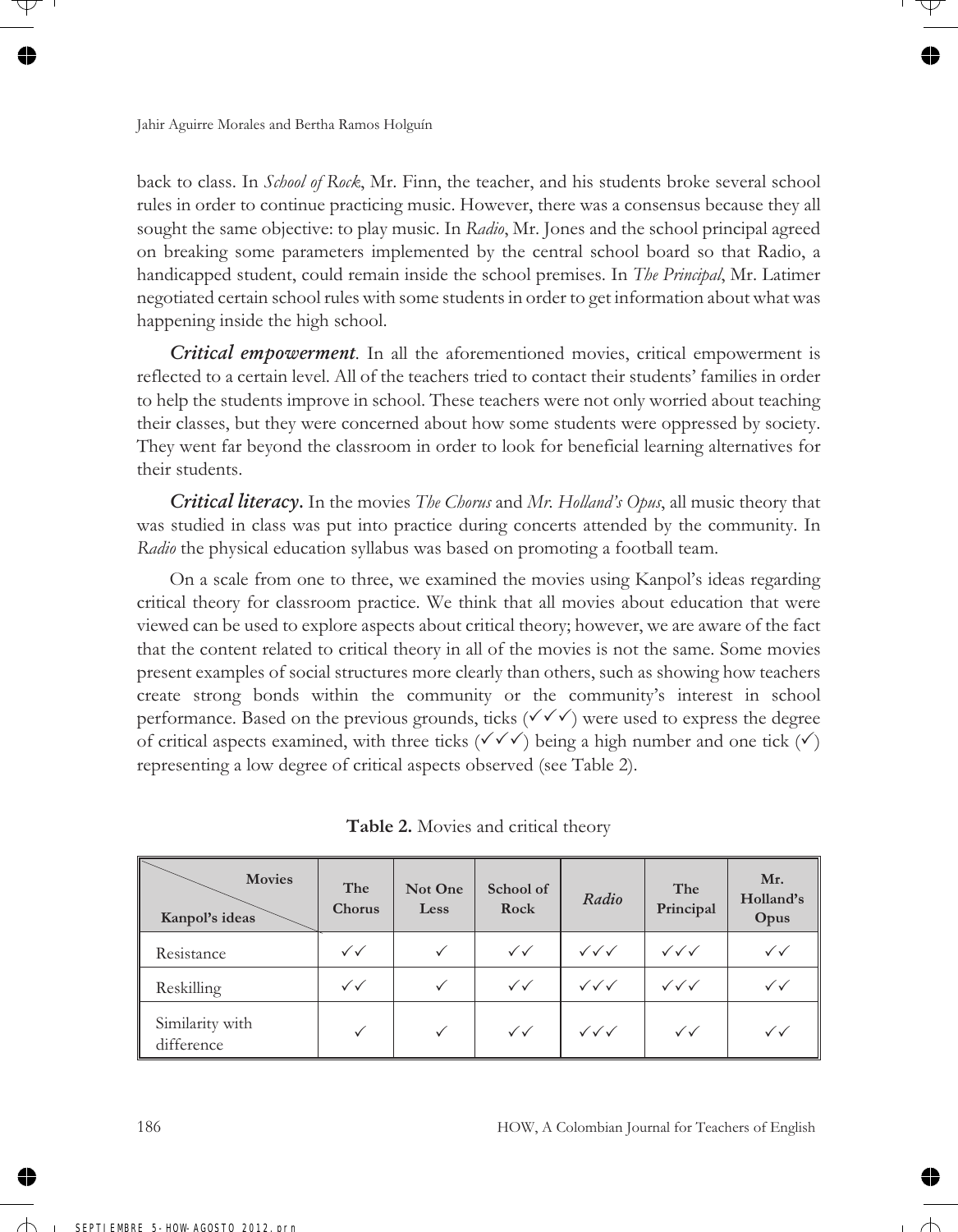| <b>Movies</b><br>Kanpol's ideas | The<br>Chorus          | Not One<br>Less        | School of<br>Rock                | Radio                            | The<br>Principal       | Mr.<br>Holland's<br>Opus         |
|---------------------------------|------------------------|------------------------|----------------------------------|----------------------------------|------------------------|----------------------------------|
| Individuality                   | $\checkmark\checkmark$ | $\checkmark$           | $\checkmark$                     | $\checkmark\checkmark\checkmark$ | $\sqrt{\sqrt{}}$       | $\checkmark\checkmark\checkmark$ |
| Positive Competition            | $\checkmark\checkmark$ | ✓                      | $\checkmark\checkmark$           | $\checkmark\checkmark$           | ✓                      |                                  |
| Democracy                       | $\checkmark$           | $\checkmark\checkmark$ | $\checkmark\checkmark\checkmark$ | ✓                                | $\checkmark\checkmark$ |                                  |
| Critical<br>Empowerment         | $\checkmark$           | $\checkmark$           | $\checkmark\checkmark$           | $\checkmark\checkmark$           | ✓                      | $\checkmark\checkmark\checkmark$ |
| Critical Literacy               | $\checkmark\checkmark$ | $\checkmark$           | ✓                                | ✓                                | $\checkmark\checkmark$ |                                  |

# **Conclusions and Pedagogical Implications**

As the main objective of this pedagogical proposal was to lead pre-service teachers to reflect upon their future role as English teachers from a critical perspective, we think that after implementing this proposal, pre-service teachers started to develop some critical skills. For instance, their reflections changed from initially only considering methodological and instructional aspects of the classroom to now keeping in mind the social issues that affect the classroom environment as well.

One of the most common features of pre-service teachers' reflections was related to the idea of taking into account students' context and the school community in the decision making process at school. Another relevant characteristic in students' reflections was their awareness of the fact that the educational policies of a country have a high impact on school curriculum and also the recognition that these policies are not frequently on the side of the students. For this reason, many pre-service teachers will eventually need to fight against unjust policies to improve students' learning opportunities in school.

Finally, we identified, through class discussions and the analysis of written essays, pre-service teachers' opinions on being responsible teachers. According to these implications, responsible teachers who make responsible decisions are not just professionals who deliver class in a vacuum, but take into account the social dimensions that are immersed in the teaching process.

From a general perspective, we think that as teacher-educators we cannot expect to develop competent and critical future teachers if we do not promote and expose pre-service teachers to situations where they can analyze critical issues they may face in their real teaching experiences. One way to bring educational situations into the classroom is through movies.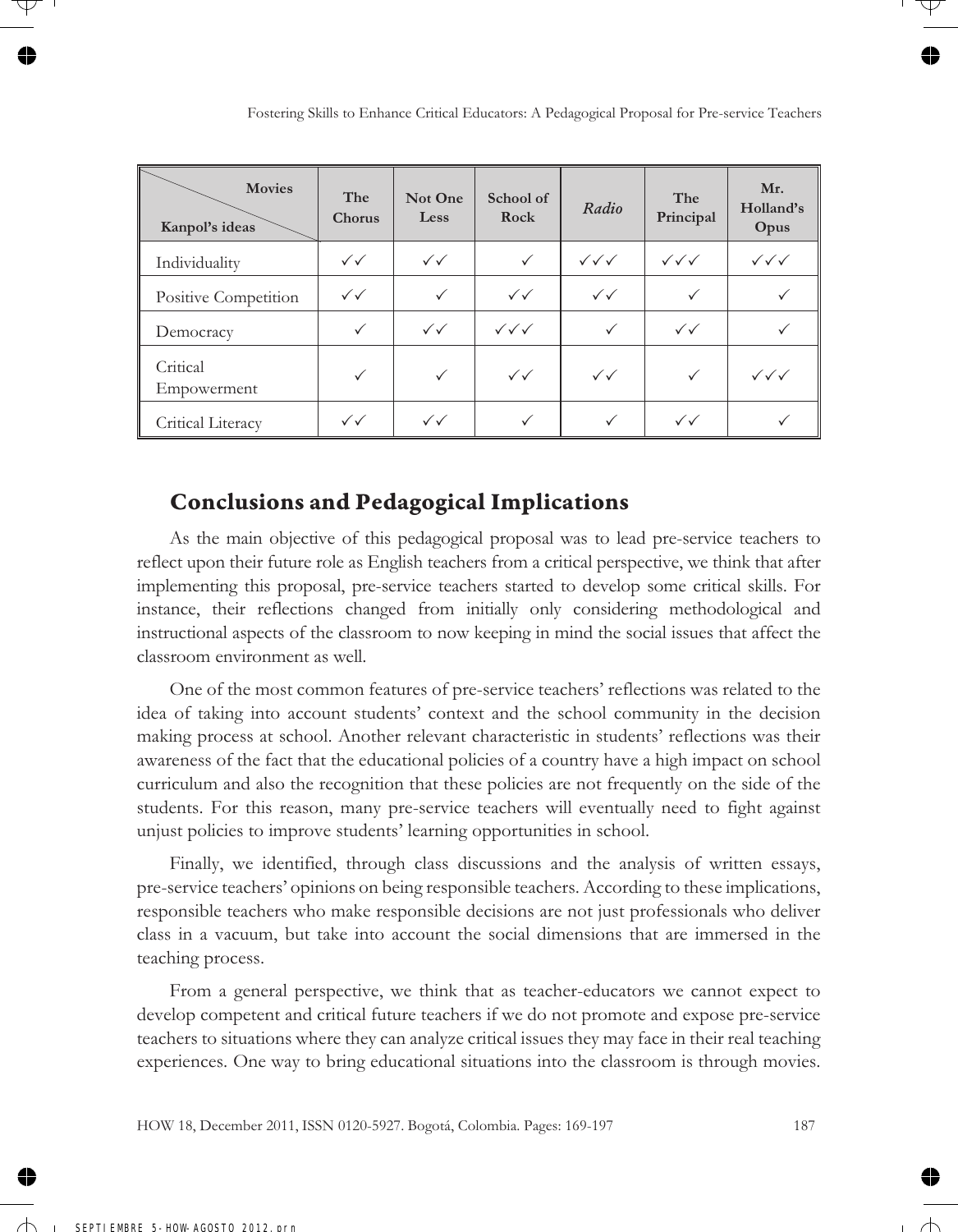Considering the various themes depicted in movies, future teachers can reflect upon the educative aspects they are going to face in their practicum and in their future life as teachers.

It is our belief that by reading articles about critical theory, by watching movies about educational topics, and by writing reflections about critical issues and arguing ideas, we can greatly help pre-service teachers initiate a process for understanding the social dimensions of teaching which may in the future support their becoming reflective pedagogues. Eventually, it would be a first step for pre-service teachers to become future critical educators.

Another important aspect to keep in mind is that movies should not be limited in their use by EFL teacher-educators to solely promote listening and reading skills in students. There is still a need to search for creative ways to use movies, especially commercial ones, because of their easy access as tools to bring educational realities closer to our future English teachers.

Finally, we can assert that in this project we, who were responsible for carrying out the pedagogical proposal -professors of these future teachers- were not at the center of the teaching-learning process, but rather pre-service teachers, our students, were the foundation. Our role was to acknowledge pre-service teachers' previous knowledge, experiences, culture and backgrounds in general. Pre-service teachers' voices were heard during the discussions, and they tended to conduct their own interventions during class sessions.

#### **References**

- Akcan, S. (2010). Watching teacher candidates watch themselves: reflections on a practicum program in Turkey. *PROFILE Issues in Teachers' Professional Development*, *12*(1), 33-45.
- Brown, D. (2001). *Teaching by principles: An interactive approach to language pedagogy.* New York: Longman.
- Canagarajah, S. (2000). *Resisting linguistic imperialism in English teaching*. Oxford: Oxford University Press.
- Castañeda-Peña, H. (2008). 'I said it!' 'I'm first!': Gender and language learner identities. *Colombian Applied Linguistics Journal*, *10*, 112-125.
- Dalton, M. (2004). *The Hollywood curriculum: Teachers in the movies*. New York: Peter Lang Publishing.
- Dewey, J. (1933). *How we think: A restatement of the relation of reflective thinking to the educative process*. Chicago: D.C. Heath.
- Freire, P. (1998). *Pedagogy of freedom: Ethics, democracy and civic courage.* Lanham: Rowman and Littlefield.
- Giroux, H. (1997). *Pedagogy and the politics of hope: Theory, culture, and schooling.* United States: Westview Press*.*
- Hinchey, P. (2004). *Becoming a critical educator: Defining a classroom identity, designing a critical pedagogy.* New York: Peter Lang Publishing.
- Kanpol, B. (1999). *Critical Pedagogy: An introduction*. London: Bergin & Garvey.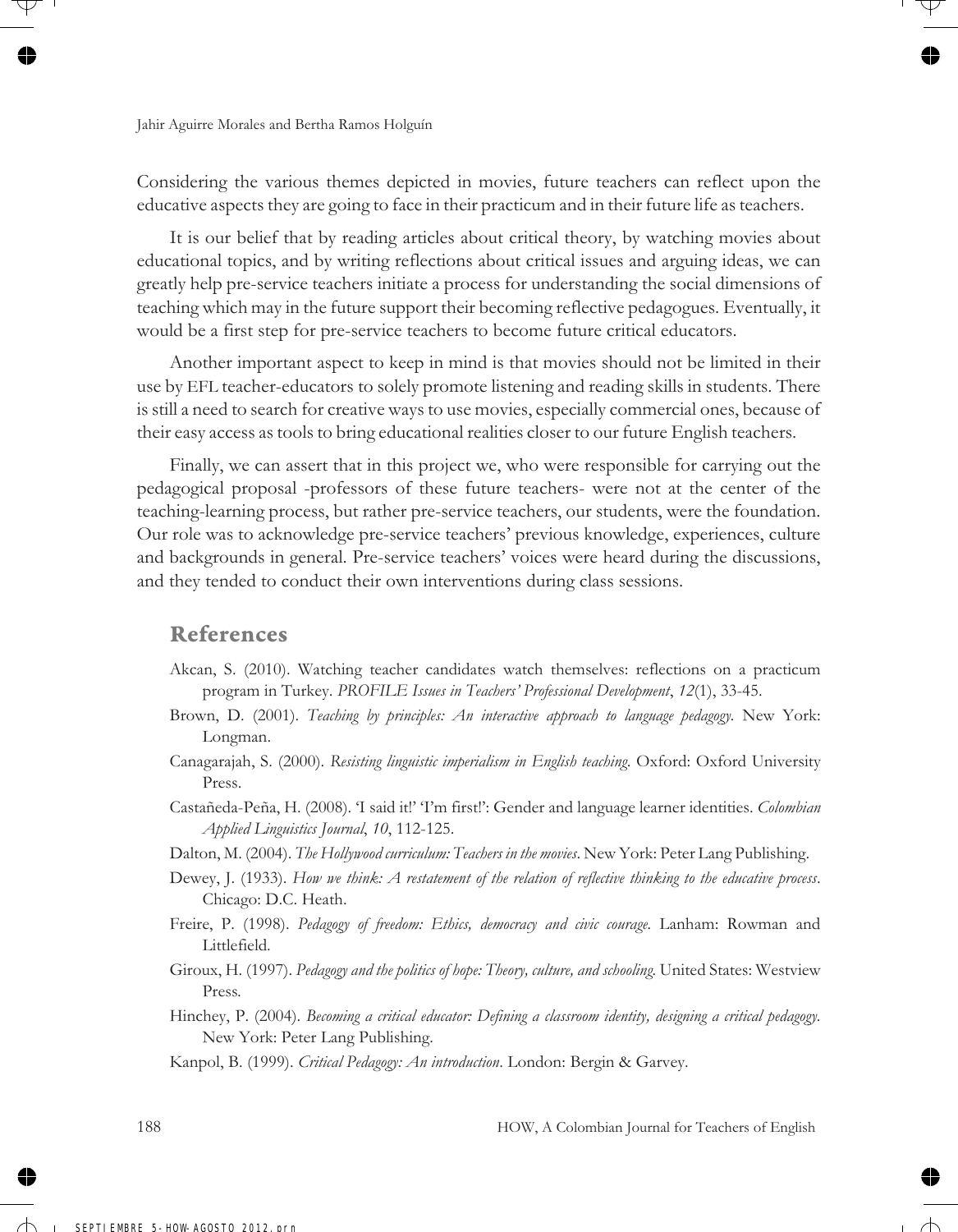- LaBosky, V. K. (1994). *Development of reflective practice: A study of pre-service teachers.* New York: College Press.
- Larrivee, B. (2006). *An educator's guide to teacher reflection*. California State University: James M. Cooper, Series Editor.
- Lonergan, J. (1994). *Video in language teaching*. Cambridge: Cambridge University Press.
- Maley, A. (2001). Foreword to the book *Film* by Stempleski, S. & Tomalin, B. (p. ix). Oxford: Oxford University Press.
- Maslow, A. H. (1973). *The farther reaches of human nature.* New York: Penguin Book.
- McLaren, P. (2003). Multiculturalism and the post-method critique: Toward a pedagogy of resistance and transformation. In Giroux, H. & McLaren, P. (Eds.), *Between borders: Pedagogy and the politics of cultural studies* (pp. 192-224). New York: Routledge.
- Pratt, S. (2005). Gravely pregnant with Freireian alternativity: Can foreign language learning avoid reinforcing cultural and social hegemony? *HOW A Colombian Journal for Teachers of English, 12*, 9-17.
- Ramos, B. (2009). Power relations through oral interaction: A dichotomy between traditional and autonomous English classroom. In Cárdenas, M. (Ed.), *Investigación en el aula en L1 y L2. Estudios, experiencias y reflexiones* (pp. 109-129). Bogotá, Colombia: Centro Editorial Universidad Nacional de Colombia.
- Ryan, M. & Kellner, D. (1988). *Camera politica: The politics and ideology of contemporary Hollywood film.* Bloomington: Indiana University Press.
- Shor, I. (1987). *Critical teaching and everyday life*. Chicago: University of Chicago Press.
- Shor, I. & Freire, P. (1987). *A pedagogy for liberation: Dialogues on transforming education.* Massachusetts: Bergin & Garvey Publishers, Inc.
- Stempleski, S. & Tomalin, B. (2001). *Film*. Oxford: Oxford University Press.
- Viáfara, J. (2009 unpublished). *Modern Languages Communicative Project VII Syllabus.* Universidad Pedagógica y Tecnológica de Colombia.

#### **Filmography**

- *Not One Less*. Dir. Yimou Zhang. 1999.
- *Mr. Holland's Opus*. Dir. Stephen Herek. 1995.
- *Radio*. Dir. Michael Tolin. 2003.
- *The Chorus*. Dir. Cristophe Barratier. 2004.
- *The Principal*. Dir. Christopher Cain. 1987.

*The School of Rock*. Dir Richard Linklater. 2003.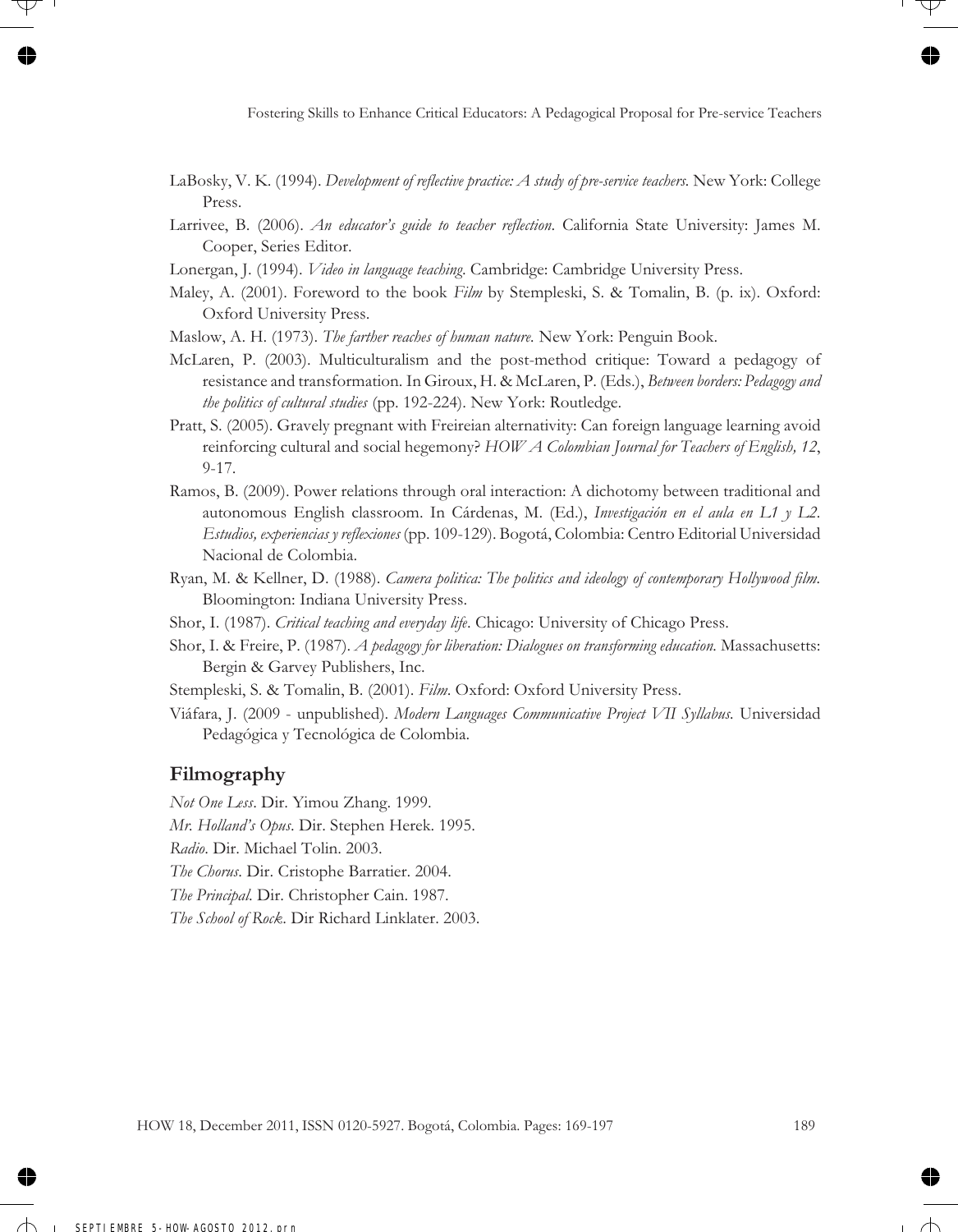# **The Authors**

**Jahir Aguirre Morales** is an assistant professor at Universidad Pedagógica Y Tecnológica de Colombia. He holds an M.A. in English Didactics from Universidad de Caldas. He belongs to the research group "TONGUE". He currently teaches in the Modern Languages and Foreign Languages Licenciatura programs at UPTC.

**Bertha Ramos Holguín** is an assistant professor at Universidad Pedagógica Y Tecnológica de Colombia. She holds an M.A. in Applied Linguistics from Universidad Distrital. She belongs to the research group "TONGUE". She currently teaches in the Modern Languages and Foreign Languages Licenciatura programs and in the M.A. in Language Teaching program at UPTC.

This article was received on April 26, 2011 and accepted on September 29, 2011.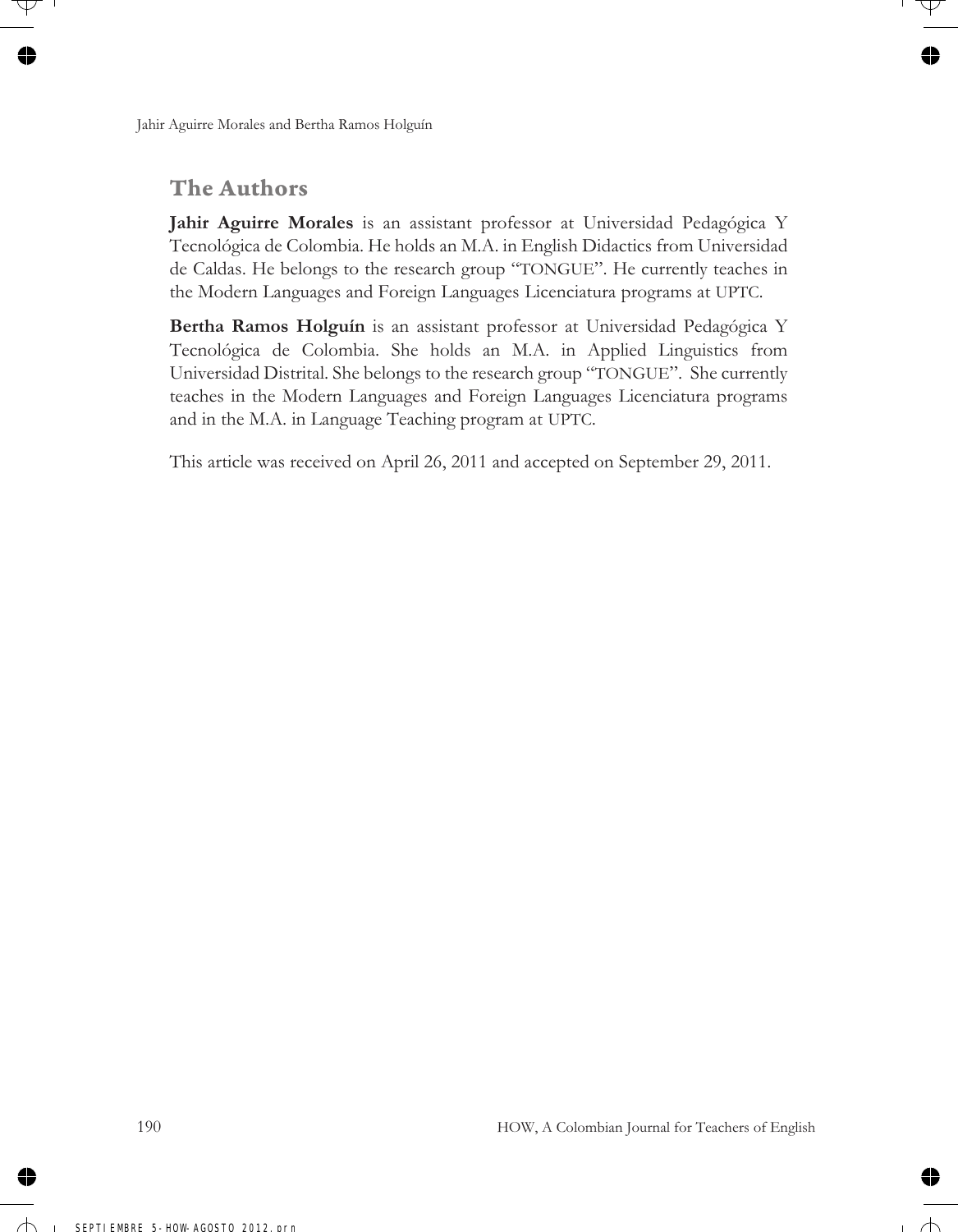### **Appendix 1: Questions for discussion in each movie**

- 1. What kind of interaction took place in the classes?
- 2. What kind of questions did the teachers ask?
- 3. To what extent was the teacher at the center of the teaching-learning processes?
- 4. How does a school district policy affect teachers and students?
- 5. How does a teacher cope with budgetary issues at school?
- 6. What kind of communication problems did the teacher have?
- 7. To what extent did society consider the teacher's academic practices right or wrong?
- 8. To what extent did society consider the teacher's personal actions right or wrong?
- 9. What was the role of children, teachers, society, mass media, citizens, and life conditions in the learning process?
- 10. How similar or different is the Colombian school system to the one seen in the movie?
- 11. How do the words perseverance, tenacity and commitment relate to the movie?
- 12. How did children in the school come to find meaningful learning?
- 13. How far can you go as a teacher in a situation similar to the movie?
- 14. How do students' anxieties affect learning?
- 15. What kind of approach or methodology does the teacher follow to teach his class?
- 16. Based on the movie, how useful or useless is it to have a lesson plan for teaching?
- 17. Based on the movie, how do you define life-long learning?
- 18. Based on the movie, what is the difference between students' engagement and students' motivation?
- 19. Provide examples of extrinsic motivation and intrinsic motivation as seen in the movie.
- 20. How does the teacher deal with testing, evaluation and assessment?
- 21. How does the teacher deal with error correction?
- 22. How do the characters in the movie (the principal, the teacher, the students, the teachers' roommates, or others) represent Maslow's (1973) hierarchy of needs?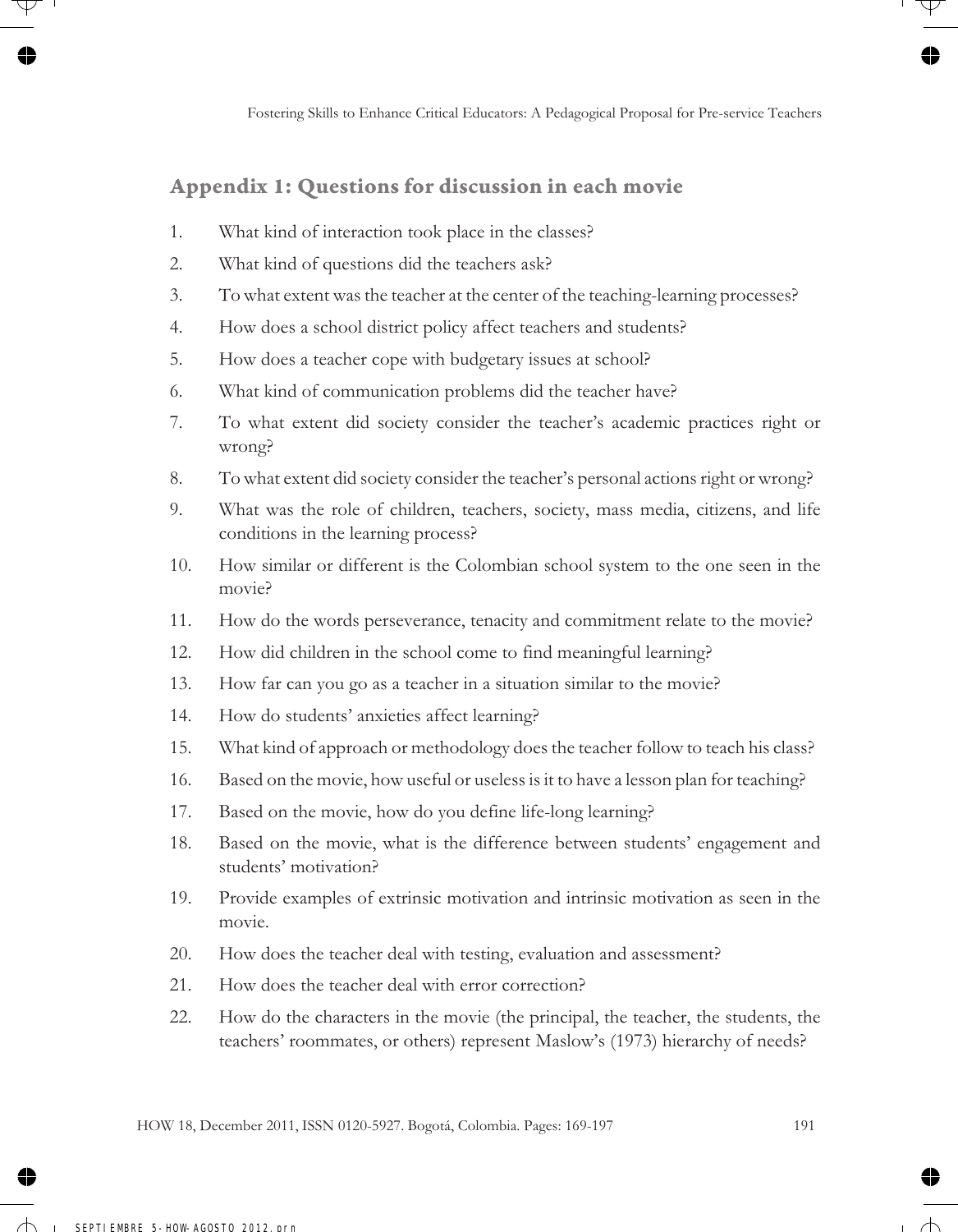- 23. Based on the movie, can you provide some examples of the roles of the interactive teacher as described by Brown? (The teacher as the controller, director, manager, facilitator, and resource.)
- 24. Are there gender stereotypes represented in the movie? If so, which ones? How are they represented and why?
- 25. To what extent are authority and power relationships apparent in the movie?
- 26. Music was the main motivation for the teacher to teach his classes in this movie. What would be your reason to change the curriculum in a rural or city school in Boyacá?

Besides asking the previous questions, we used and adapted the following questions from Kanpol (1999):

- 27. How is the teacher reskilled in the movie?
- 28. How does the teacher reskill the students?
- 29. What methods exist for you to undercut negative forms of competition?
- 30. How does the teacher's view of teaching minorities differ from the principal's view?
- 31. How would you handle ideological differences among yourself, other teachers and the principal?
- 32. In what ways do teachers empower their students?
- 33. In what ways were the teachers in the movies empowered?
- 34. What are some of the challenges that these teachers face?
- 35. How is "difference" portrayed in this movie?
- 36. How do you view yourself as a teacher compared to the teachers in these movies?
- 37. Is there a hidden curriculum that these teachers employed? If so, what does it mean?
- 38. Do you identify with the teacher? Why?
- 39. How are the teachers in the movie portrayed?
- 40. Is there a sense of autonomy and/or control in the teachers' lives at the school?
- 41. Do the teachers challenge already established views?
- 42. If you were in these situations, what tools would you use to help alleviate the conflicts these teachers face?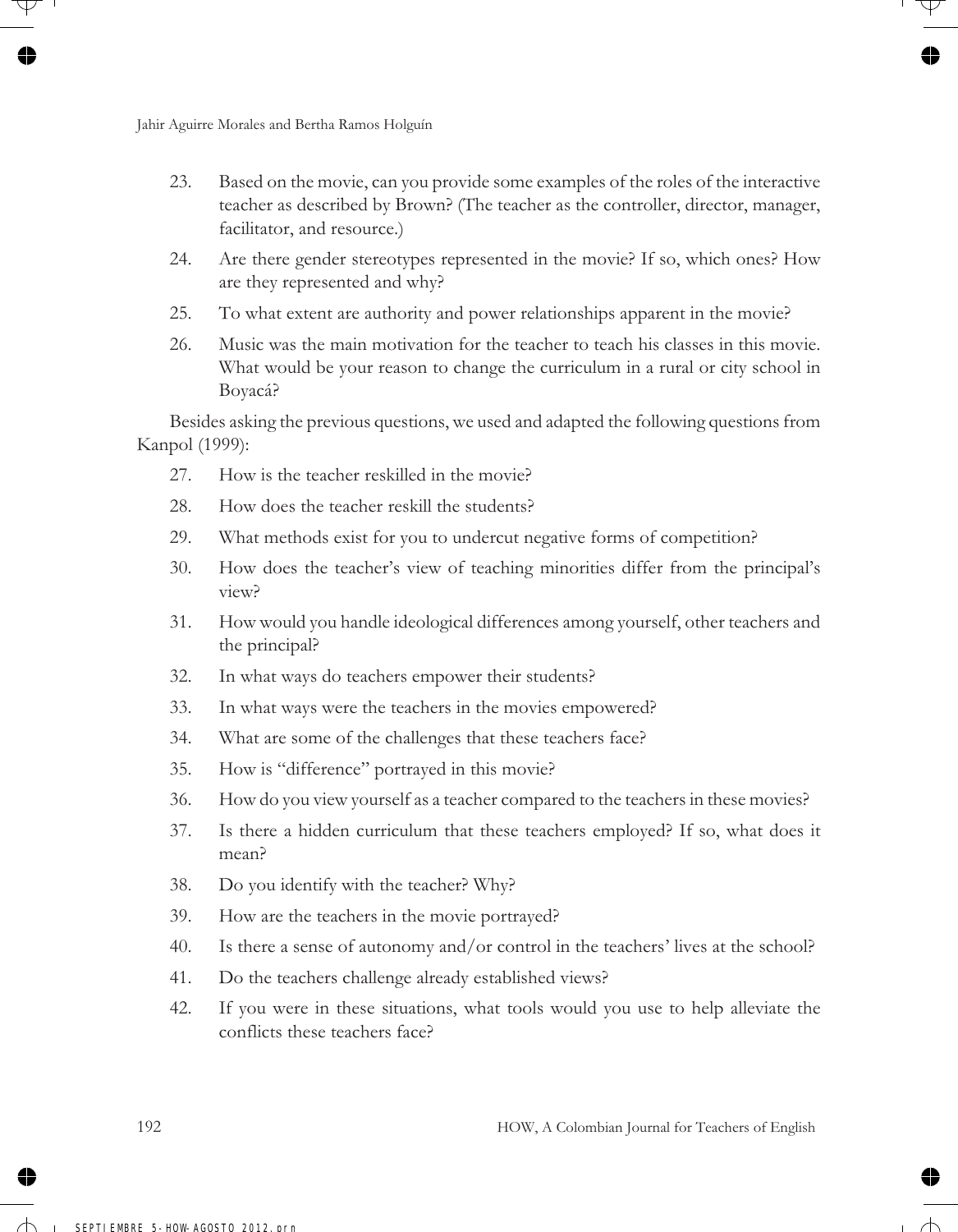| The Chorus       | Not One<br>Less | School of<br>Rock | Radio           | The Principal       | Mr.<br>Holland's<br>Opus |
|------------------|-----------------|-------------------|-----------------|---------------------|--------------------------|
| 1 to 3, 9 to 19, | 1 to 19, 22,    | $1$ to $3, 6$ to  | 4, 6 to 11, 17, | 4, 6 to 11, 13, 19, | $1$ to $5, 10$ to        |
| 21 to 23, 25,    | 23, 25, 31,     | 16, 18 to 26,     | 19, 22 to 25,   | 22, 23, 25, 27, 28, | 13, 15 to 26,            |
| 26, 29 to 31,    | 34, 36 to       | $29, 31, 34$ to   | 27 to 29, 31 to | 30, 31, 34, 36 to   | 31 to 34, 36             |
| 34, 36 to 42     | 42              | 42                | 42              | 42                  | to $42$                  |

Questions for discussion in each movie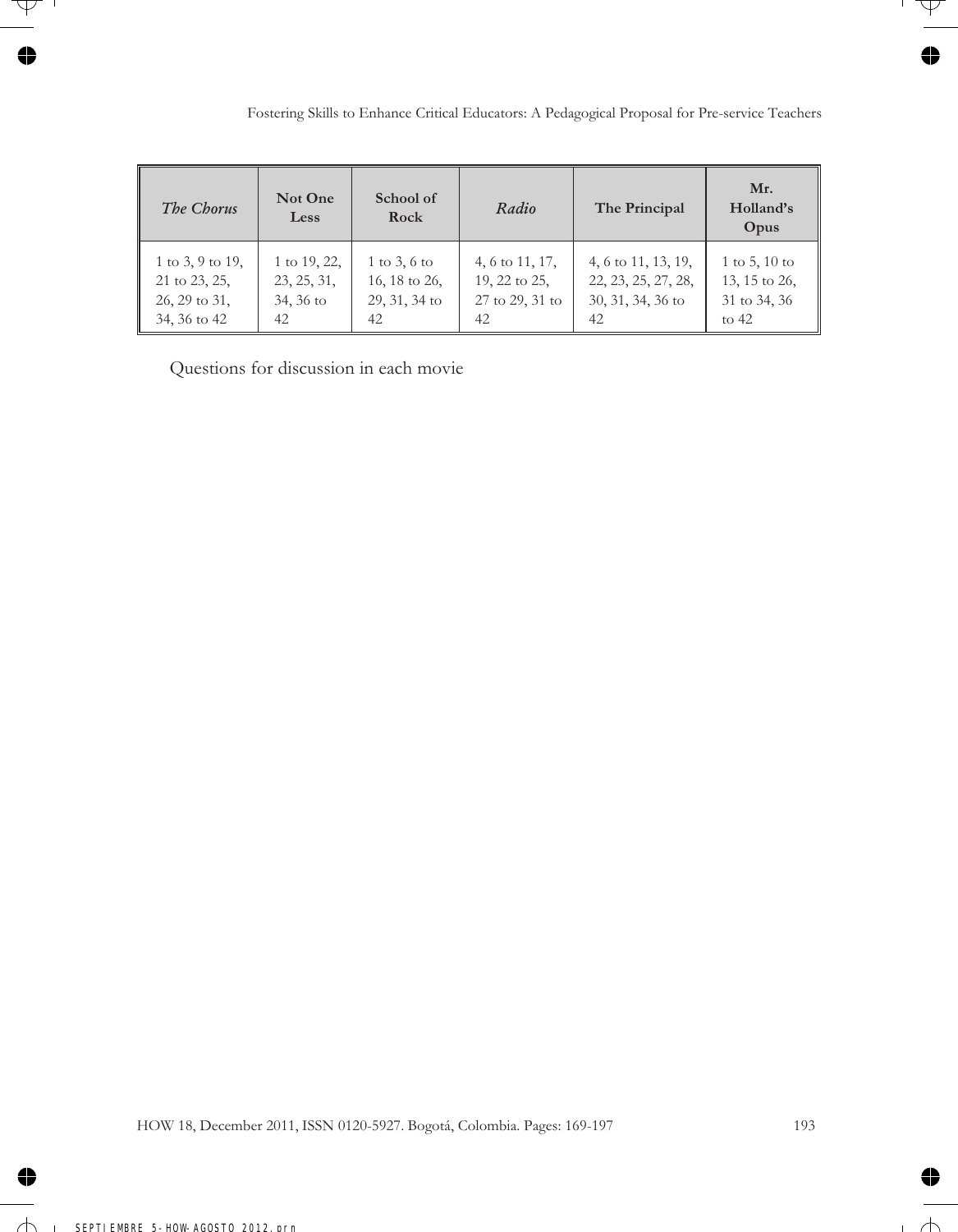### **Appendix 2: Sample of a workshop**

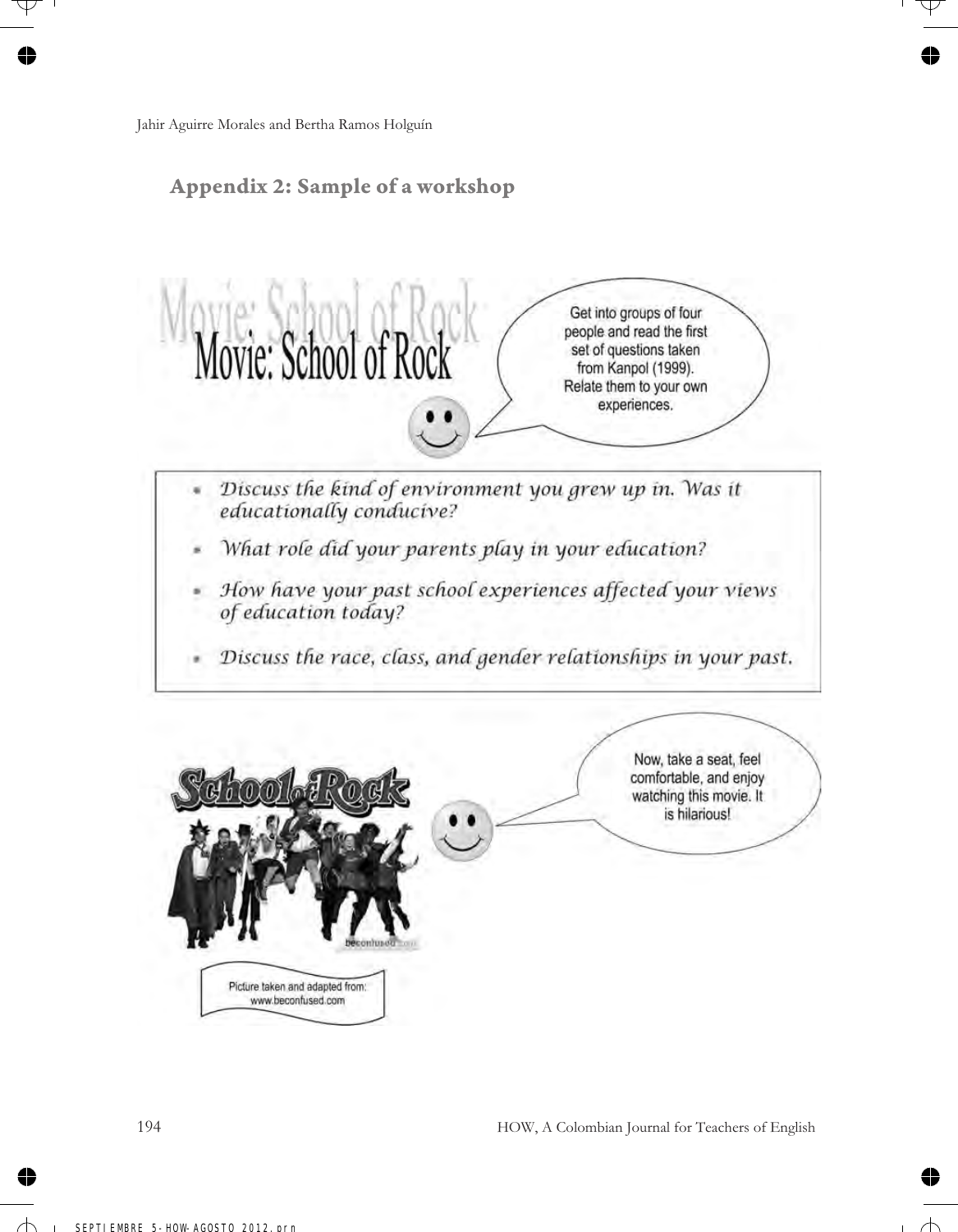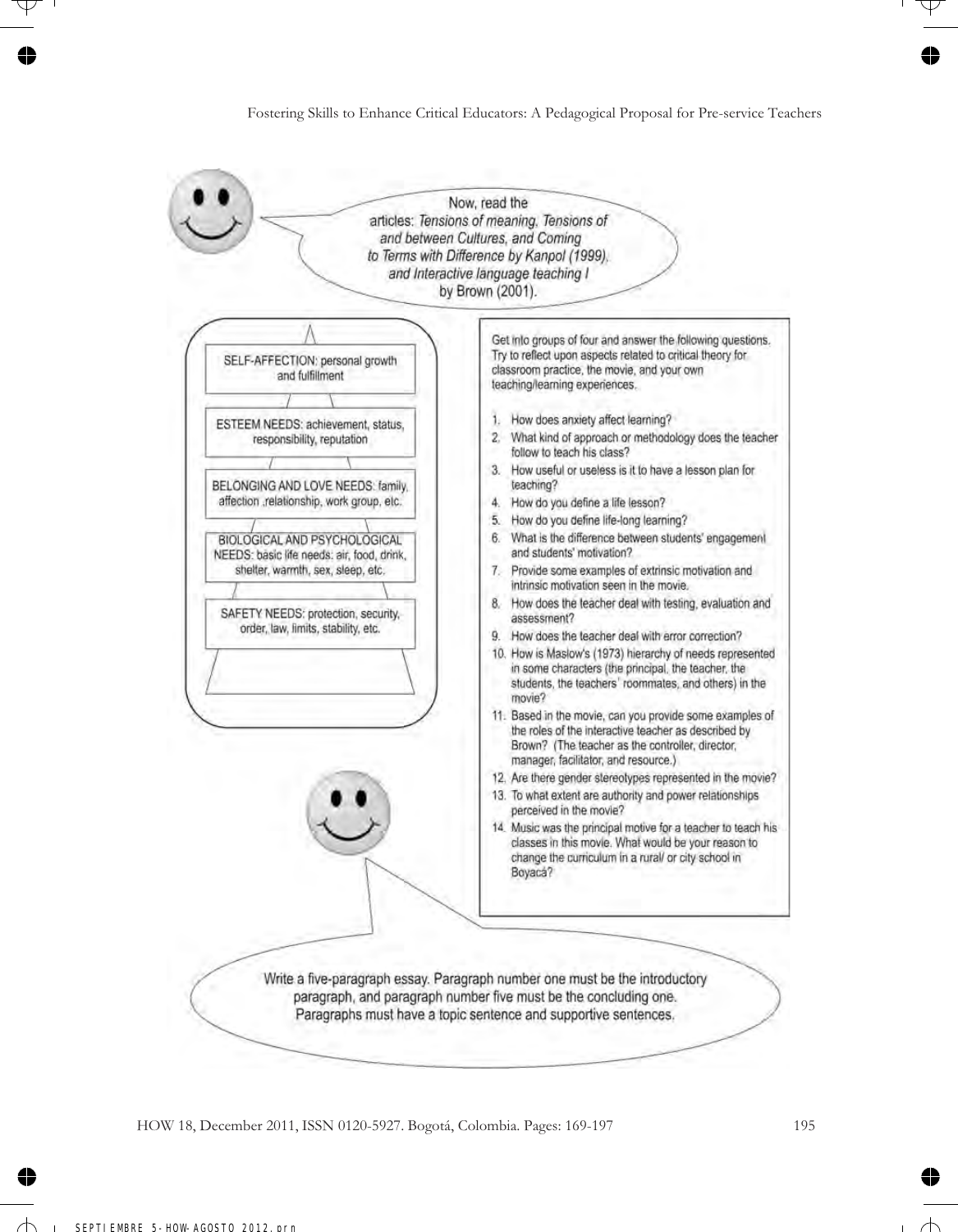### **Appendix 3: Summary of Movies**

#### **Not One Less**

A substitute teacher arrives at a poor elementary school located in a subsettlement in a rural area in China. She is a young girl, about thirteen years old. The school facilities are in ruins, and the only classroom is overcrowded with boys and girls from kindergarten to fifth grade. At night, the classroom becomes the dormitory for students whose families live far away. Besides teaching, the substitute also cooks meals for the students. She faces a lot of problems when one of the students drops out of school due to family concerns.

#### **School of Rock**

A substitute teacher is needed in a prominent private elementary school in the USA. The substitute teacher is a musician, and he tries to communicate his passion for music to his students. The students in this school are used to abiding by all rules and class directions. The teacher encounters some obstacles in achieving his goals as a teacher because neither students nor teachers can negotiate the school rules.

### **The Chorus**

A new teacher arrives at an all-boys boarding school in France. He is in charge of the music course, and he encourages his students not only to become good singers but also outstanding human beings. The school is full of students whose parents do not provide affection or have much contact with their children. The teacher fights against the rules imposed by the principal and helps the students to stand out in the community.

### **The Principal**

A high school teacher is promoted to the position of principal in the USA in a school full of problems. These issues are related to the staff in the school not being on the principal's side, and the students' performance is low according to state standards. This high school enrolls students from diverse backgrounds, ethnicity groups, and nationalities. Initially the principal struggles to be accepted and to make a mark at the school, but he ends up solving the diverse challenges by using creative strategies.

### **Radio**

A high school teacher in the USA, who is also a football coach at the school, encounters a lot of trouble in the school environment when he encourages a handicapped individual to return to high school to graduate. The entire community stands against this teacher: students, staff, the school principal and the school board. The teacher fights against all kinds of obstacles to help the handicapped student.